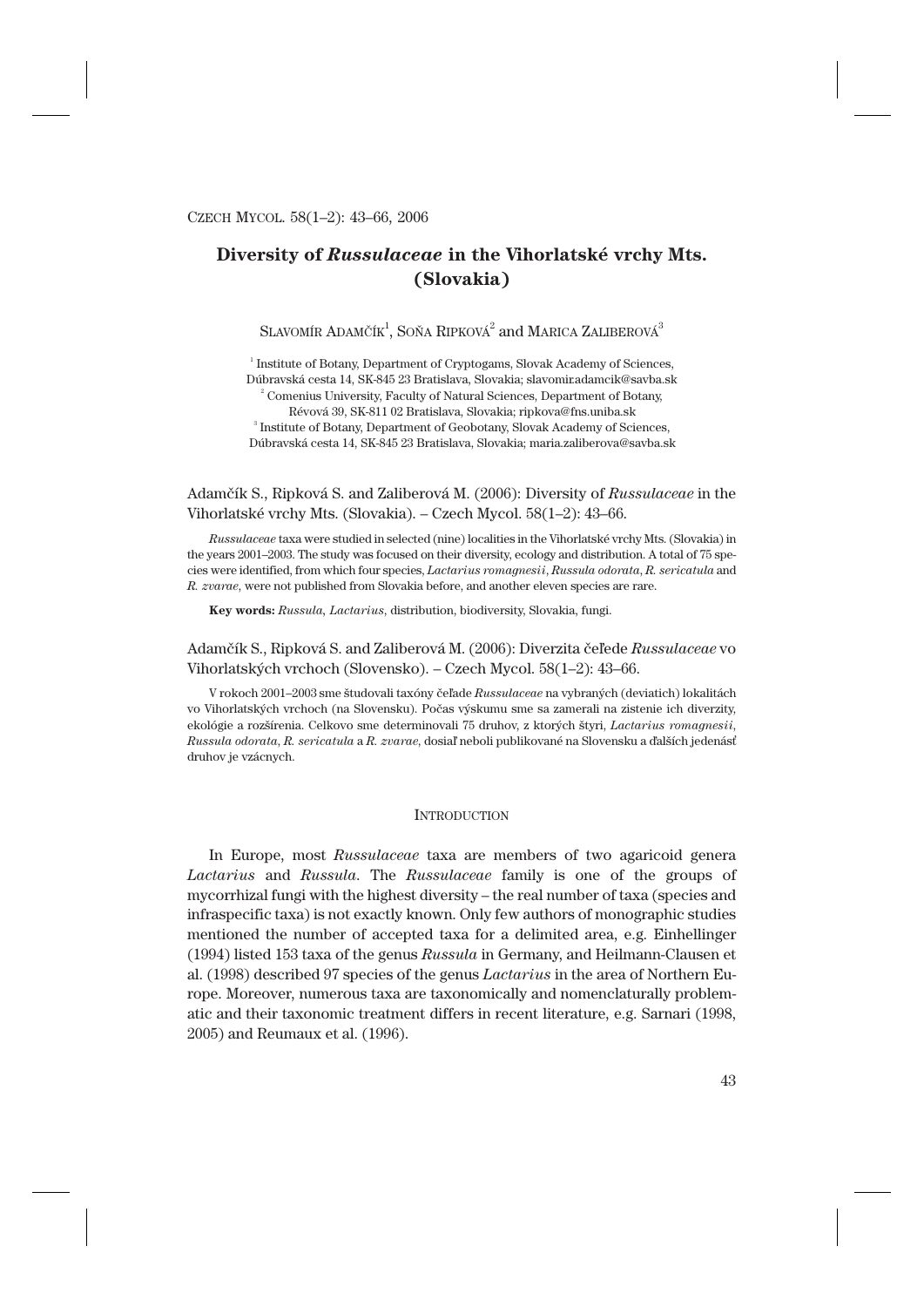Our paper has two basic aims: (1) to study the diversity of *Russulaceae* in the Vihorlatské vrchy Mts. and (2) to estimate the frequency of the studied species in well-defined habitat types.

(1) Research of *Russulaceae* does not have a tradition in Slovakia. During the past years we have compiled some comprehensive works on the diversity of fungi in Slovakia (Lizoň and Bacigálová 1998, Adamčík et al. 2003). Lizoň and Bacigálová (1998) treat 118 taxa of the genus *Russula* and 71 of *Lactarius* published from the area of Slovakia. According to our knowledge of published data, the distribution of *Russulaceae* in most areas of Slovakia is insufficiently known and based often on dubious identifications and various taxonomical concepts (personal observations on herbarium material). Identifications of taxa in our paper follow recent taxonomical studies and several inconsistencies between our observations and current taxonomical concepts are discussed in chapter Taxonomic remarks.

(2) Published data on *Russulaceae* from the ecological aspect are sparse and insufficient. Sarnari (1998) included the ecology of the *Russula* species on several sites in Italy in his monograph. However, he characterised these sites only by the dominance of a simple host tree (e.g. beech forest or spruce forest) to which he added brief information about altitude and soil conditions. Other recent monographic studies on *Russula*, e.g. Einhellinger (1994), Van Vuure (1992), Hallingbäck and Aronsson (1998), Romagnesi (1967) generally lack data on the occurrence of *Russulaceae* in sufficiently defined habitats.

Sufficient information about the ecology of fungi in defined habitats should be given by coenological studies. Methods in phytocoenology are in comparison with mycocoenology better thoughtout, more established and used uniformly by most scientists. Whereas most phytocoenologists use methods of Zürich-Montpellier's school (Braun-Blaunquet 1964, Westhoff and van der Maarel 1978), mycocoenologists use various methods, e.g. Keizer and Arnolds (1994), Šmarda (1968), Fellner (1987, 1988), Winterhoff (1992), Väre et al. (1996), which cause incomparability of data on fungal communities. For example, Keizer and Arnolds (1994) counted numbers of sporocarps per  $1000 \text{ m}^2$  and Väre et al. (1996) measured gramms of dried mass of sporocarps from  $600 \text{ m}^2$ . Unfortunately, methods in mycocoenology are mostly not so effective as in phytocoenology. It requires a lot of field and laboratory work to count and pick sporocarps or to measure its biomass, but it cannot reflect the real proportion of mycelium in the biotope. Moreover, mycorrhizal fungi do not occur in compact populations such as vascular plants. Simple mycelia are often scattered in the forest. According to our knowledge, enlarging of studied sites (in a phytocoenologically homogeneous area) could mean an increase in diversity of mycorhizal fungi. We do not know any comprehensive statistical studies recommending appropriately defined areas of sites for research of biodiversity of mycorhizal fungi. For this reasons we collected our data from defined habitats of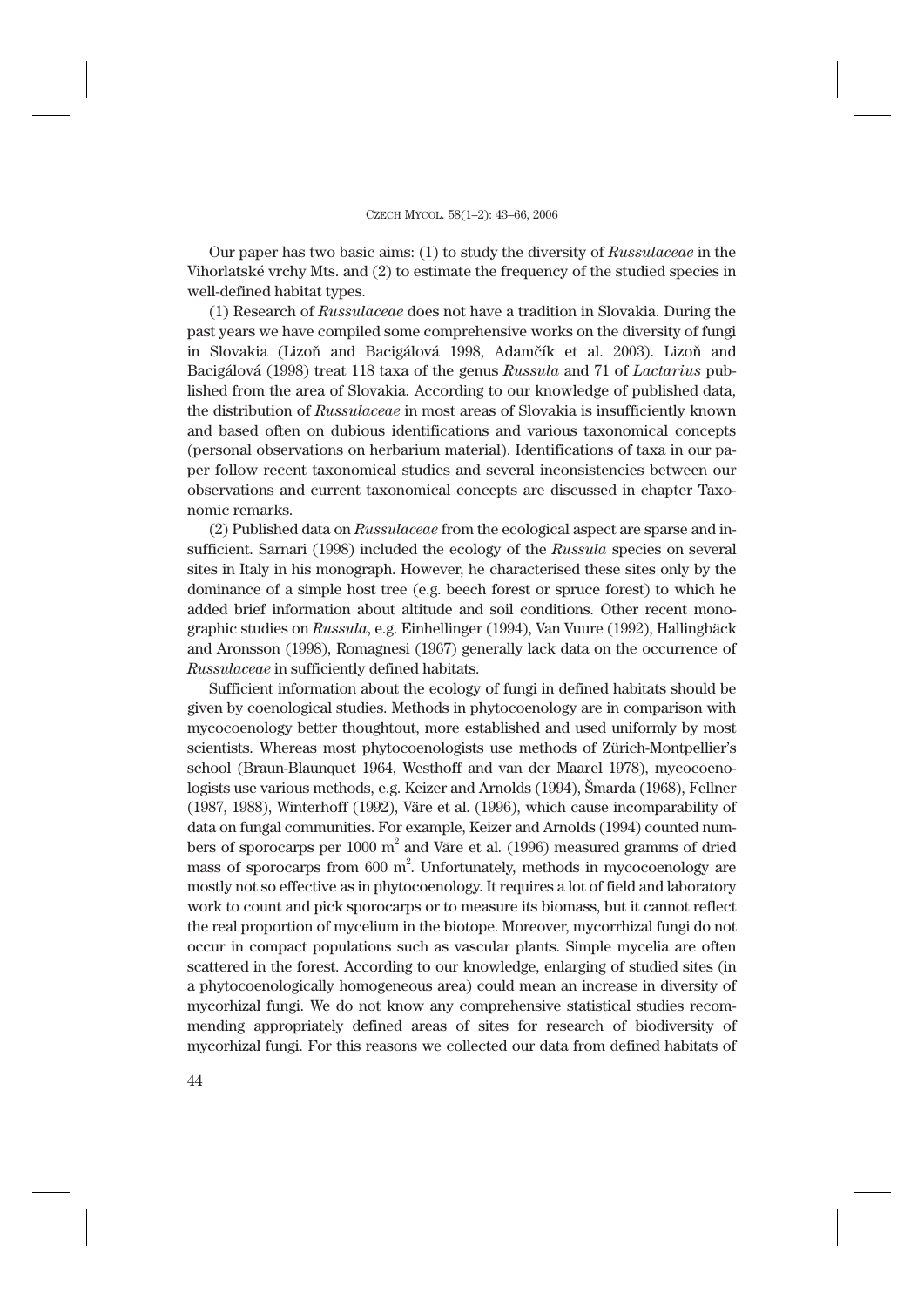various size and we provided our collections with estimated frequency degrees, as defined in the chapter Material and methods below.

# MATERIAL AND METHODS

We have collected and studied taxa of *Russulaceae* in nine selected localities in the Vihorlatské vrchy Mts. in the years 2001–2003 (Fig. 1; for detailed characteristics of the localities see text below). The localities represent four main types of habitat: (1) forests with dominance of *Fagus sylvatica* (the Nature Reserve of Machnatý vrch, the National Nature Reserve of Morské oko, the Nature Reserve of Jedlinka), (2) forests with dominance of *Carpinus betulus* and *Quercus* sp. div. (the locality of Hlivištia, the valley of the Dielový potok stream, the National Nature Reserve of Jovsianska hrabina, the Nature Reserve of Drieň), (3) abandoned pastures under succession (the locality of Strihovce), (4) peat-bog (the National Nature Reserve of Postávka).

The Vihorlatské vrchy Mts. (Eastern Slovakia,  $166.5\,\mathrm{km}^2$  of forest area) are located in the temperate belt of central Europe with a continental climate. The mean annual rainfall near the National Nature Reserve of Jovsianska hrabina (Fig. 1) is 788 mm, and mean annual temperature varies from 8.7 to 4.8 °C in higher altitudes (Ambros 1987). Most of the studied localities are situated in volcanic areas formed by andesites and tuffs, except for the locality of Strihovce with bedrock of sandstones, microconglomerates, and less claystones.

The diversity of *Russulaceae* taxa in the Vihorlatské vrchy Mts. has been compared with their diversity in the nearby areas of the Bukovské vrchy Mts. and the Ondavská vrchovina Hills (Tab. 1). Both are situated in the flysh belt (mostly sandstone or claystone in bedrock) and they are the only Slovak areas with sufficient *Russulaceae* data to compare. In the Bukovské vrchy Mts., research was carried out in 1992–1995 by J. Kuthan and S. Adamčík and the results concerning macrofungi (including *Russulaceae*) as well as information on localities were published in the book Fungi in the National Park of Poloniny (Kuthan et al. 1999). In the Ondavská vrchovina Hills, a survey was carried out in 1987–1995 by S. Adamčík. The localities are situated in the vicinity of Kvakovce village and they represent abandoned pastures in several types of succession (towards mixed forests) and beech forest (often with a few *Carpinus* or *Quercus* trees). Their altitude is c.  $200 \pm 50$  m and exposition mostly south. The results of the survey on *Russulaceae* taxa in the Ondavská vrchovina Hills have not been published yet.

The position of the collecting sites is presented as geographical coordinates and the quadrant (Q) of the Central European grid mapping system (MTB). Coordinates are situated approximately in the centre of the locality. Categories of threat of vascular plants follow Feráková et al. (2001). Nomenclature and abbreviations of biotopes are according to Stanová and Valachovič (2002). Nomenclature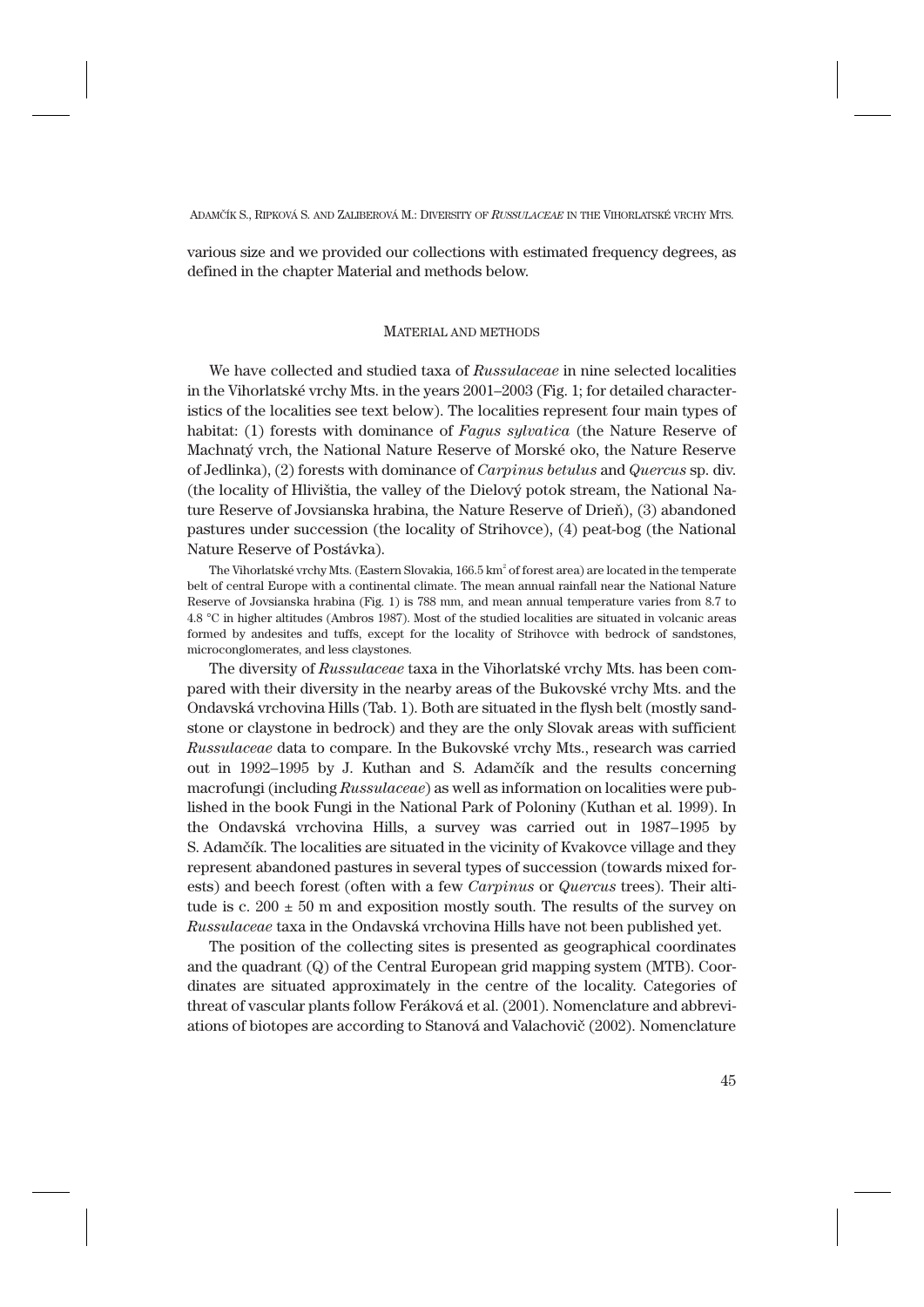of vascular plants is according to Marhold and Hindák (1998). Names of orographic regions follow Adamčík et al. (2003).

Taxa of the genus *Lactarius* were identified according to the monograph by Heilmann-Clausen et al. (1998). For the identification of taxa of the genus *Russula* we used several publications, in most cases books by Romagnesi (1967) and Sarnari (1998, 2005). Due to several taxonomical problems, uncertain identifications are discussed.

Specimens are deposited in the herbaria of SAV and SLO. The abbreviations of the herbaria are cited in accordance with the Index Herbariorum (Holmgren et al. 1990).

Species are listed according to their mycorrhizal hosts. In case we did not know which of the present trees was the host, we mentioned all trees the species was associated with.

Species frequency is estimated in accordance with the following scale:

- 1 one collecting site with few basidiocarps (five and less).
- 2 one collecting site with numerous basidiocarps (more than five) or two or more collecting sites with few basidiocarps.
- 3 two or more collecting sites, at least one of them with numerous basidiocarps. Degrees of frequency in the parenthesis follow each taxon in the chapter Results.

Frequency and distribution of some species of special interest (considered to be rare in the literature or with lack of distribution data in Slovakia) are also discussed in Tab. 2.

### **RESULTS**

# **Locality Strihovce**

Coordinates: 48°53'52"N; 22°15'31"E; Q: 7099d; altitude: 470–720 m a.s.l.; area: apr. 22 ha; b e d r o c k : sandstones, microconglomerates, rarely claystones; soil: Eutric Cambisol (Haplic Cambisol).

Brief description. Abandoned pasture in several succession stages, besides a few old solitary trees most of the area is covered by *Betula pendula*, *Populus tremula* and *Salix caprea*, groups of young trees are often interspersed with meadows.

Biotope: Difficult to specify. We suggest leaving it on the uppermost Kr level of thickets and shrub communities. It is closely related to the Kr7 biotope Blackthorn-hazel thickets or to the Kr3 biotope succession stages with *Juniperus communis* formations. This was a pasture area in the past, which has gradually been covered with woody species.

Vegetation:

E3 : The fragmentary tree layer is dominated by *Betula pendula* (often damaged by cutting), *Populus tremula,* and *Salix caprea*. *Carpinus betulus*, *Cerasus avium*, *Fagus sylvatica*, *Pyrus communis,* and *Quercus petraea* also occur.

 $E<sub>2</sub>$ : The shrub layer is exceptionally well-developed and species-rich. It is formed by self-sown juveniles of the woody species *Betula pendula*, *Carpinus betulus*, *Frangula alnus*, *Populus tremula,* and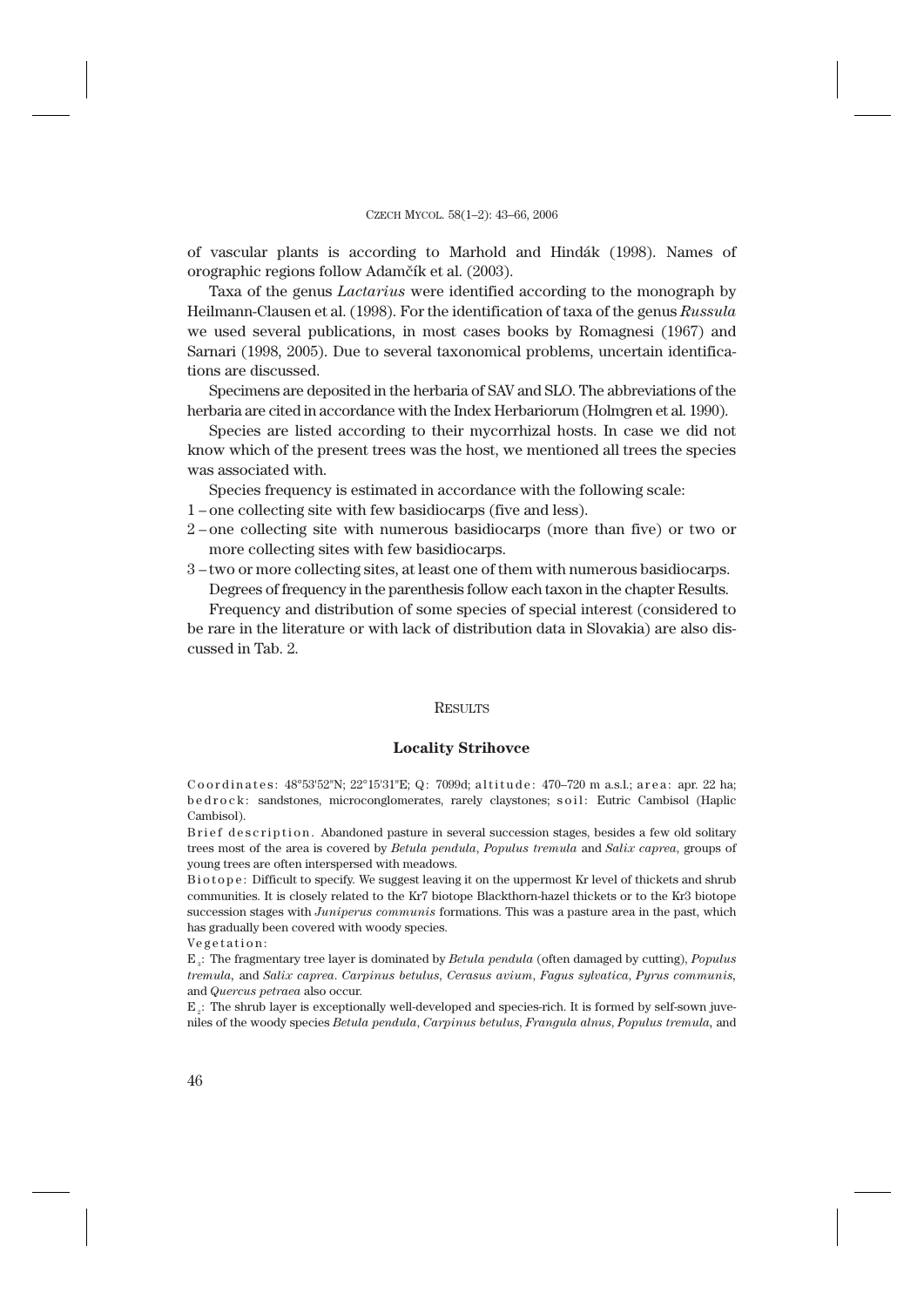

**Fig. 1.** Slovakia: A: Ondavská vrchovina hills, B: Bukovské vrchy Mts., C: Vihorlatské vrchy Mts. Studied localities in the Vihorlatské vrchy Mts.: 1 – Postávka National Nature Reserve, 2 – Jedlinka Nature Reserve, 3 – Morské oko National Nature Reserve, 4 – Strihovce, 5 – Jovsianska hrabina National Nature Reserve, 6 – Machnatý vrch Nature Reserve, 7 – Drieň Nature Reserve, 8 – Hlivištia, 9 –valley of Dielový potok stream.

*Quercus petraea* and by the shrubs *Corylus avellana*, *Crataegus* sp. div., *Juniperus communis,* and *Prunus spinosa*.

E1 : The herb layer is mainly represented by the meadow species *Achillea millefolium*, *Acetosa pratensis*, *Carex flava*, *C. nigra*, *C. tomentosa*, *Cruciata glabra*, *Deschampsia cespitosa*, *Festuca pratensis*, *Fragaria vesca*, *Galium verum*, *Hypericum perforatum*, *Jacea pratensis*, *Lysimachia vulgaris*, *Luzula multiflora*, *Prunella vulgaris*, *Pteridium aquilinum*, *Tithymalus cyparissias* and *Viola canina*.

Data of field research: 12. VI. 2002, 16. X. 2002, 12. VI. 2003, 18. IX. 2003.

#### *Russulaceae* **species**

*Betula pendula* : *Lactarius glyciosmus* (1), *Lactarius pubescens* (1), *Lactarius tabidus* (1), *Russula aeruginea* (2), *Russula brunneoviolacea* (1), *Russula gracillima* (1), *Russula versicolor* (2). *Fagus sylvatica* : *Lactarius subdulcis* (1), *Russula cyanoxantha* (1).

*Pinus sylvestris* : *Lactarius hysginus* (1).

*Betula pendula* , *Populus tremula* , *Salix caprea* : *Russula atrorubens* (1), *Russula medullata* (3), *Russula subfoetens* (2).

*Fagus sylvatica* , *Betula pendula* , *Populus tremula* : *Lactarius piperatus* (2).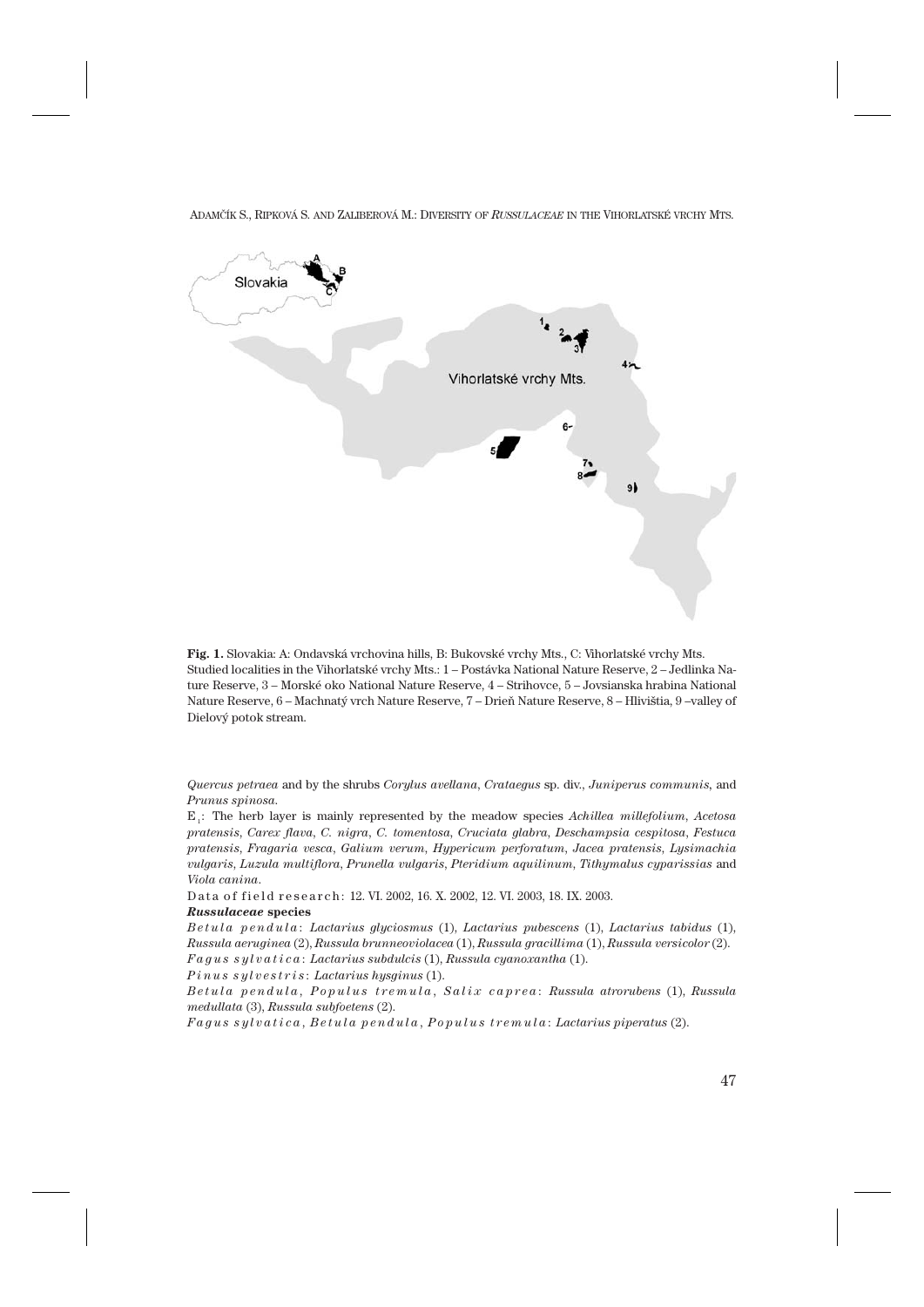### **Machnatý vrch Nature Reserve**

Coordinates:  $48^{\circ}50^{\circ}54^{\prime\prime}$ N;  $22^{\circ}11^{\prime}24^{\prime\prime}E$ ; Q: 7199c; altitude:  $280-350$  m a.s.l.; area: 3.18 ha; bedr o c k : andesite; s o i l : Dystric Cambisol, Glevic Fluvisol.

Brief description: forest with dominance of beech on steep slope and acid soil, most *Russulaceae* were collected in exposed mossy places.

Biotopes: Ls5.2 – Acidophilous beech forests; Ls1.3 – Submontane ash-alder floodplain forests – a fragment.

P h y t o c o e n o l o g y : Ls5.2 – the union *Luzulo-Fagion* Lohmeyer et R. Tx. in R. Tx. 1954; Ls1.3 – the union *Alnion incanae* Pawłowski in Pawłowski et al. 1928 – sub-union *Alnenion glutinoso-incanae* Oberd. 1953.

Vegetation:

 $E<sub>a</sub>$ : The acidophilous beech forests of the Ls5.2 biotope are species-poor. The tree layer is primarily formed by *Fagus sylvatica* with admixed *Acer pseudoplatanus*, *Betula pendula*, *Carpinus betulus*, *Cerasus avium*, *Quercus robur*, and *Pinus sylvestris*; *Pinus nigra* and *Pseudotsuga menziesii* are planted. The Ls1.3 submontane ash-alder floodplain forests create only a fragment nearby the stream with *Alnus glutinosa*, *Fraxinus excelsior,* and *Populus tremula.*

E2 : The Ls5.2 shrub layer is especially developed in the northern and north-western part of the study area and is predominantly formed by juveniles of the main woody species. The Ls1.3 shrub layer is mainly represented by *Lonicera nigra*, *Prunus spinosa,* and *Salix caprea.*

E1 : The Ls5.2 herb layer is primarily formed by acidophilous and oligotropic species, such as *Carex pilulifera*, *Luzula luzuloides*, *Hieracium murorum*, *Pyrola minor,* and *Solidago virgaurea*. The endangered (EN) *Chimaphila umbellata* is abundant. Of the other species typical of beech forests, *Carex pilosa*, *Galium schultesii*, *Hieracium sabaudum*, *Maianthemum bifolium*, *Prenanthes purpurea*, *Salvia glutinosa*, and *Veronica officinalis* occur*.* The Ls1.3 herb layer is mostly formed by nitrophilous and hygrophilous species, such as *Aegopodium podagraria*, *Alliaria petiolata*, *Campanula trachelium*, *Carex sylvatica*, *Festuca gigantea*, *Ficaria bulbifera*, *Milium effusum*, *Telekia speciosa*, and *Rubus caesius*.

D at a of field research: 12. VII. 2001, 19. IX. 2001, 13. VI. 2002, 20. X. 2002, 11. VI. 2003, 20. IX. 2003. *Russulaceae* **species**

*Fagus sylvatica* : *Lactarius blennius* (2), *Lactarius pallidus* (1), *Lactarius piperatus* (2), *Lactarius romagnesii* (1), *Lactarius serifluus* (1), *Lactarius subdulcis* (2), *Lactarius volemus* (1), *Russula amoena* (2), *Russula cyanoxantha* (3), *Russula densifolia* (2), *Russula fellea* (2), *Russula grisea* (1), *Russula mairei* (2), *Russula nigricans* (3), *Russula pseudointegra* (1), *Russula raoultii* (1), *Russula risigallina* (1), *Russula rubra* (1), *Russula velenovskyi* (2), *Russula veternosa* (1), *Russula virescens* (1).

# **Morské oko National Nature Reserve**

Coordinates: 48°54'54"N; 22°12'06"E; Q: 7099c; altitude: 550–750 m a.s.l.; area: 108.48 ha; b e d r o c k : andesite; soil : Haplic Andosol to Skeleti-Leptic Andosol, Andi-Skeletic Leptosol to Skeletic Leptosol.

Brief description: old-growth forest with dominance of beech on steep slope.

Biotope: Ls5.1 – Beech and fir-beech forests with forb-rich undergrowth (the prevailing biotope); Ls4 – Lime-maple forests on slopes, screes, and in ravines (in restricted area only).

P h y t o c o e n o l o g y : Ls5.1 – the union *Fagion* Luquet 1926, sub-union *Eu-Fagenion* Oberd. 1957; Ls4 – the union *Tilio-Acerion* Klika 1955.

Vegetation: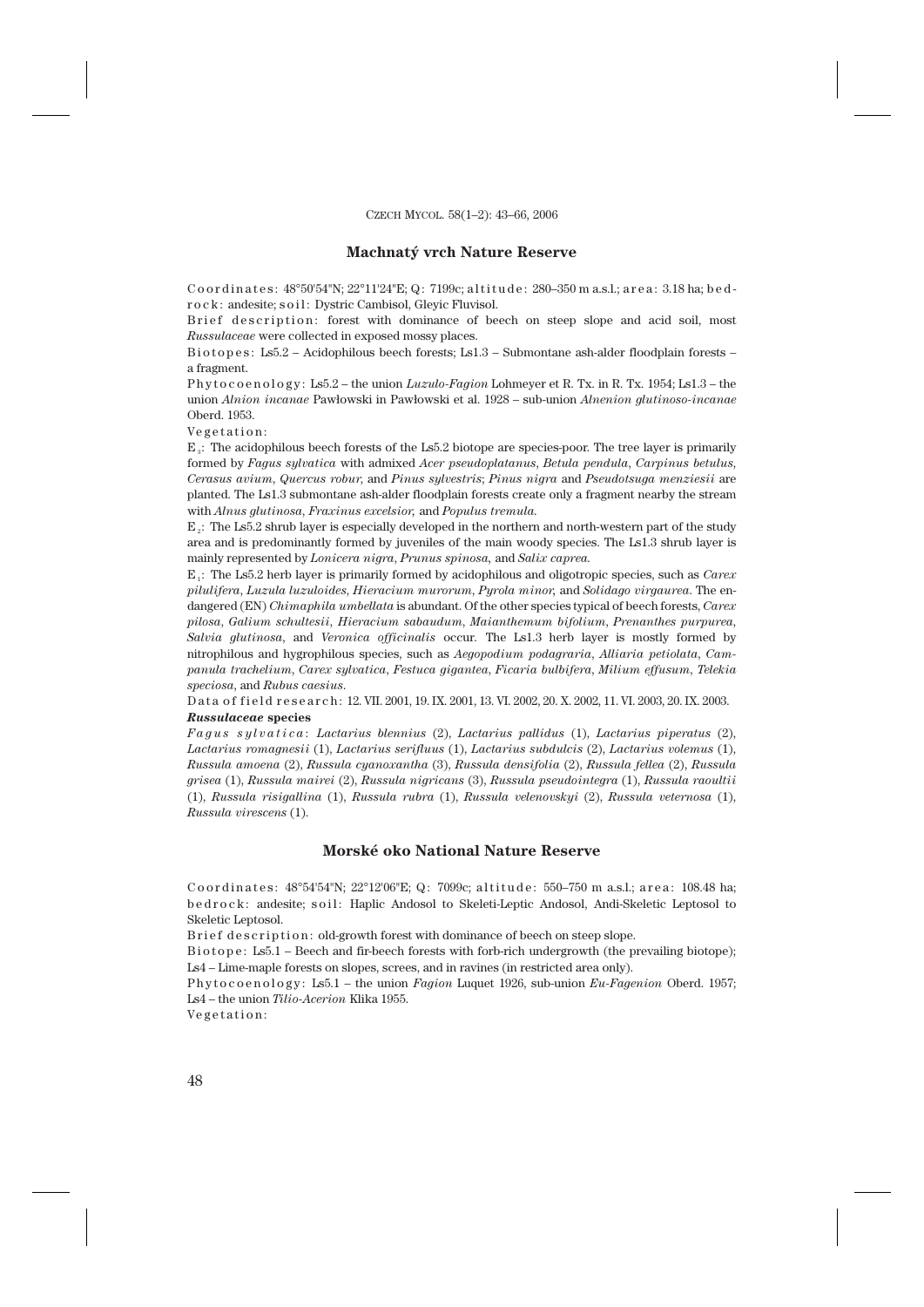E3 : *Fagus sylvatica* dominates the Ls5.1 tree layer, with admixed *Abies alba*, *Betula pendula*, *Picea abies,* and *Populus tremula*. The Ls4 treelayer is formed by *Acer pseudoplatanus*, *Fraxinus excelsior*, *Sorbus aucuparia,* and *Ulmus glabra.*

 $E<sub>g</sub>$ : Vegetation of the Ls5.1 shrub layer is poor. The shrub layer is mainly formed by sporadically occurring juveniles of *Fagus sylvatica* and some other species from E3. In the Ls4 biotope, the shrub layer is well-developed and represented by juveniles of *Acer pseudoplatanus*, *Sambucus racemosa*, *Corylus avellana* and some other species.

 $E_1$ : The herb layer of the Ls5.1 beech and fir-beech forests with forb-rich undergrowth is relatively species-poor, although only in the central part of the study area. Species diversity is higher in the open stands at the study area edges being represented by *Athyrium filix-femina*, *Anemone nemorosa*, *Aegopodium podagraria*, *Carex pilosa*, *C. sylvatica*, *Circaea lutetiana*, *Doronicum austriacum*, *Dentaria bulbifera*, *D*. *glandulosa* (a Carpathian sub-endemit), *Dryopteris filix-mas*, *Gymnocarpium dryopteris*, *Hieracium sabaudum*, *Prenanthes purpurea*, *Salvia glutinosa,* and others. In the Ls4 lime-maple forests on slopes, screes, and in ravines, besides the herb species typical of beech forests, mainly nitrophilous and heminitrophilous herb species such as *Alliaria petiolata*, *Actaea spicata*, *Campanula rapunculoides*, *Dentaria bulbifera*, *Galium odoratum*, *Glechoma hirsuta*, *Lamium maculatum*, *Lunaria rediviva* and *Mercurialis perennis* occur.

D at a of field research: 12. VII. 2001, 19. IX. 2001, 11. VI. 2002, 10. VI. 2003, 19. IX. 2003.

#### *Russulaceae* **species**

*Fagus sylvatica* : *Russula cyanoxantha* (3), *Russula faginea* (1), *Russula nigricans* (1), *Russula ochroleuca* (2), *Russula romellii* (2).

# **Jedlinka Nature Reserve**

Coordinates:  $48^{\circ}54'59''N$ ;  $22^{\circ}10'51''E$ ; Q: 7099c; altitude: 750–860 m a.s.l.; area: 32.89 ha; bedr o c k : hyperstene-augitic andesite; s o i l : Eutric Cambisol (Haplic Cambisol)**.**

B rief description: old-growth forest with dominance of beech on steep slope.

B i o t o p e : Ls5.1 – Beech and fir-beech forests with forb-rich undergrowth; Ls4 – Lime-maple forests on slopes, screes, and in ravines.

Phytocoenology: Ls5.1 – the union *Fagion* Luquet 1926, sub-union *Eu-Fagenion* Oberd. 1957; Ls4 – the union *Tilio-Acerion* Klika 1955.

Vegetation:

E3 : The Ls5.1 tree layer is mainly formed by *Fagus sylvatica*, less by *Acer pseudoplatanus*, *Fraxinus excelsior*, *Ulmus glabra,* and by the coniferous trees *Abies alba* and *Picea abies*. The Ls4 tree layer is mainly represented by the maples *Acer platanoides* and *A. pseudoplatanus*, also by *Fagus sylvatica*, *Fraxinus excelsior*, *Sorbus aucuparia,* and by some species from Ls5.1.

E2 : The shrub layer is well-developed, especially in the central part. In the Ls5.1 biotope, it is formed by juveniles from the E3 tree layer, e.g. *Fagus sylvatica*, *Fraxinus excelsior*, *Picea abies*, and *Abies alba.* Besides young trees from the E3 layer, Ls4 is also formed by shrubs, such as *Lonicera nigra*, *Ribes uvacrispa*, *Rosa pendulina*, *Sambucus racemosa* and *Salix* sp. div.

 $E_1$ : The Ls5.1 beech and fir-beech forests with forb-rich undergrowth are distinguished for the multilayered herb vegetation that includes typical forest sciophytes with high nutrient demands. The vegetation is composed of *Asarum europaeum*, *Calamagrostis arundinacea*, *Dentaria bulbifera*, *Doronicum austriacum*, *Dryopteris carthusiana*, *D. dilatata*, *D. filix-mas*, *Galium odoratum*, *Gentiana asclepiadea*, *Luzula sylvatica*, *Prenanthes purpurea*, *Rubus hirtus*, *Solidago virgaurea* and *Vaccinium myrtillus*. The herb layer of the Ls4 lime-maple forests on slopes, screes, and in ravines is represented by *Alliaria petiolata*, *Actaea spicata*, *Aruncus vulgaris*, *Campanula rapunculoides*, *Dentaria bulbifera*, *Galium odoratum*, *Glechoma hirsuta*, *Lamium maculatum*, *Lunaria rediviva*, *Lycopodium annotinum* (LR:nt), *Matteuccia struthiopteris* (VU), *Mercurialis perennis,* and some other species from the Ls5.1 biotope.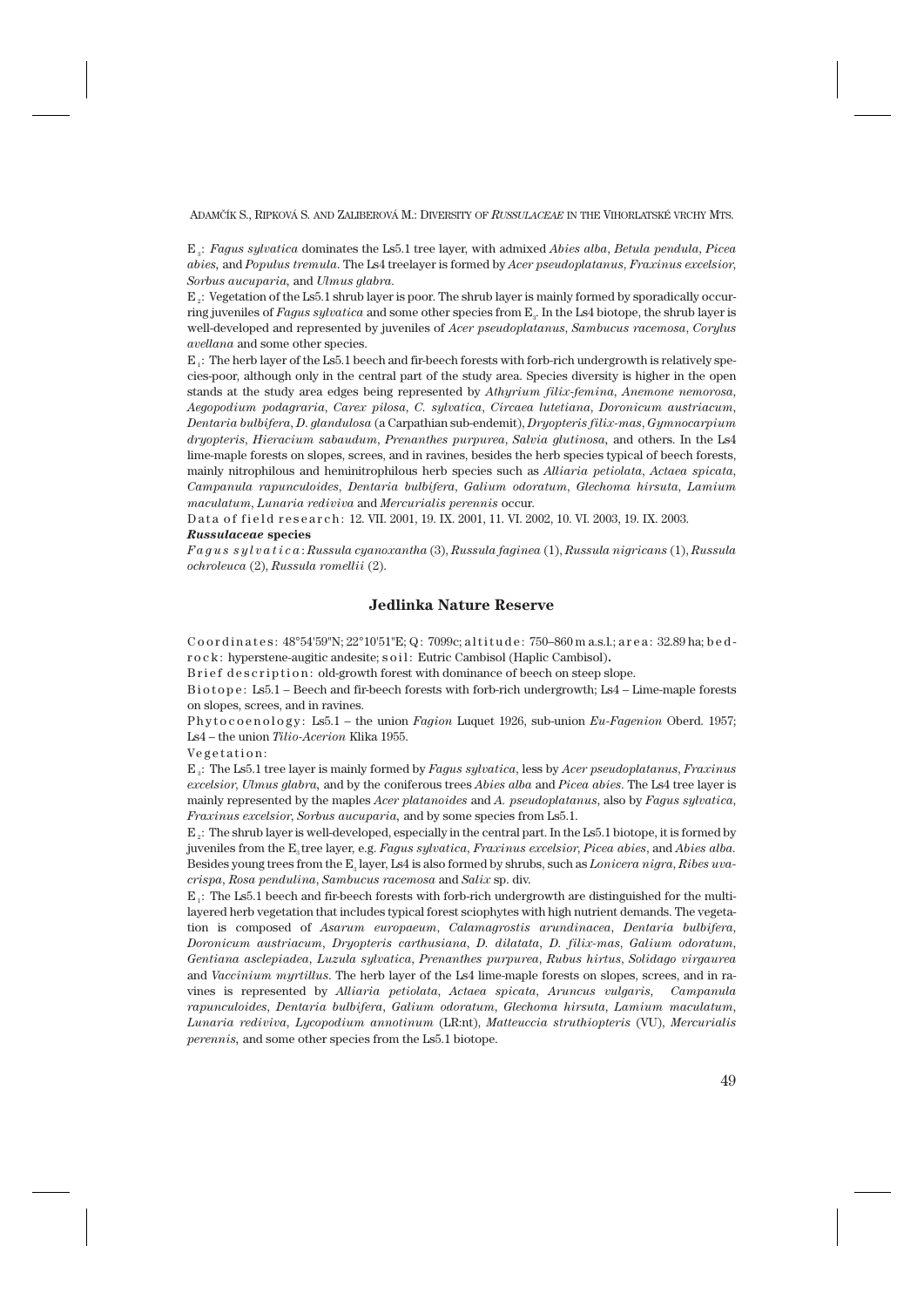Data of field research: 11. VI. 2002, 18. X. 2002, 10. VI. 2003, 19. IX. 2003. *Russulaceae* **species**

*Fagus sylvatica* : *Lactarius blennius* (2), *Lactarius romagnesii* (1), *Lactarius subdulcis* (3), *Russula cyanoxantha* (2), *Russula delica* (1), *Russula fellea* (1), *Russula grisea* (1), *Russula laurocerasi* (2), *Russula nigricans* (1), *Russula ochroleuca* (2), *Russula veternosa* (1).

### **Locality Hlivištia**

Coordinates: 48°48'19"N; 22°13'53"E; Q: 7199c; altitude: 280-300 m a.s.l.; area: apr. 36 ha; b e d r o c k : andesite; s o i l : Eutric Cambisol (Haplic Cambisol).

B rief description: ca. 60-80 years-old deciduous forest with dominance of *Carpinus betulus* and *Quercus* sp. div. on relatively flat relief.

Biotope: Ls2.1 – Carpathian oak-hornbeam woods.

P h y t o c o e n o l o g y : The union *Carpinion* Issler 1931, sub-union *Carici pilosae-Carpinenion* J. et M. Michalko.

Vegetation:

E3 : The vegetation-forming wood species of the tree layer are represented by *Acer campestre*, *Carpinus betulus*, *Quercus robur*, *Q. petraea,* and *Tilia cordata*. *Fagus sylvatica* is relatively abundant; *Cerasus avium* also occurs.

E<sub>2</sub>: The shrub layer is species-rich at the stand edges getting poor towards the middle of the stand. It is formed by *Carpinus betulus* juveniles, and the shrub species *Crataegus* sp. div., *Ligustrum vulgare*, *Prunus spinosa*, *Salix caprea*, *Sambucus nigra,* etc.

E1 : The herb layer is markedly dominated by *Carex pilosa*, followed by mesophilous species typical of beech and oak forests, such as *Anemone nemorosa*, *Ajuga reptans*, *Asarum europaeum*, *Carex sylvatica*, *Cruciata glabra*, *Fragaria vesca*, *Galium schultesii*, *Genista tinctoria*, *Lathyrus niger*, *L. vernus*, *Melica nutans*, *M. uniflora*, *Melittis melissophyllum*, *Polygonatum odoratum*, *Sanicula europaea*, *Salvia glutinosa*, *Urtica dioica*, and *Viola reichenbachiana*. The Carpathian endemit *Dentaria glandulosa* is also present, along with the scarce lower risk (LR:nt) species *Lilium martagon*.

Data of field research: 13. VII. 2001, 13. VI. 2002, 11. VI. 2003, 20. IX. 2003.

#### *Russulaceae* **species**

*Quercus* sp. div.: *Russula* cf. *pseudoromellii* (1), *Russula graveolens* (1).

*Fagus sylvatica* : *Lactarius pallidus* (1), *Russula cyanoxantha* (3), *Russula mairei* (1), *Russula solaris* (2), *Russula veternosa* (1).

*Carpinus betulus* : *Lactarius circellatus* (1), *Russula sericatula* (1).

*Quercus* sp. div., *Fagus sylvatica* , *Carpinus betulus* : *Lactarius flavidus* (1), *Lactarius piperatus* (3), *Russula acrifolia* (2), *Russula heterophylla* (3), *Russula aurea* (2), *Russula laurocerasi* (1), *Russula lepida* (1), *Russula melliolens* (1), *Russula pectinatoides* (3), *Russula risigallina* (1), *Russula romellii* (2), *Russula vesca* (3).

*Quercus* sp. div., *Carpinus betulus* : *Lactarius pterosporus* (1), *Russula sororia* (1).

*Fagus sylvatica* , *Carpinus betulus* : *Lactarius volemus* (1), *Russula nigricans* (2), *Russula virescens* (1).

# **Valley of the Dielový potok stream**

Coordinates:  $48^{\circ}48'17''N$ ;  $22^{\circ}15'56''E$ ; Q: 7199d; altitude:  $280-350$  m a.s.l.; area: apr. 22 ha; b e d r o c k : pyroxenic and pyroxene-amphibolic andesites; s o i l : Eutric Cambisol (Haplic Cambisol). Brief description: ca. 60-80 years-old forest with dominance of *Carpinus betulus* and *Quercus* sp. div. on steep slope.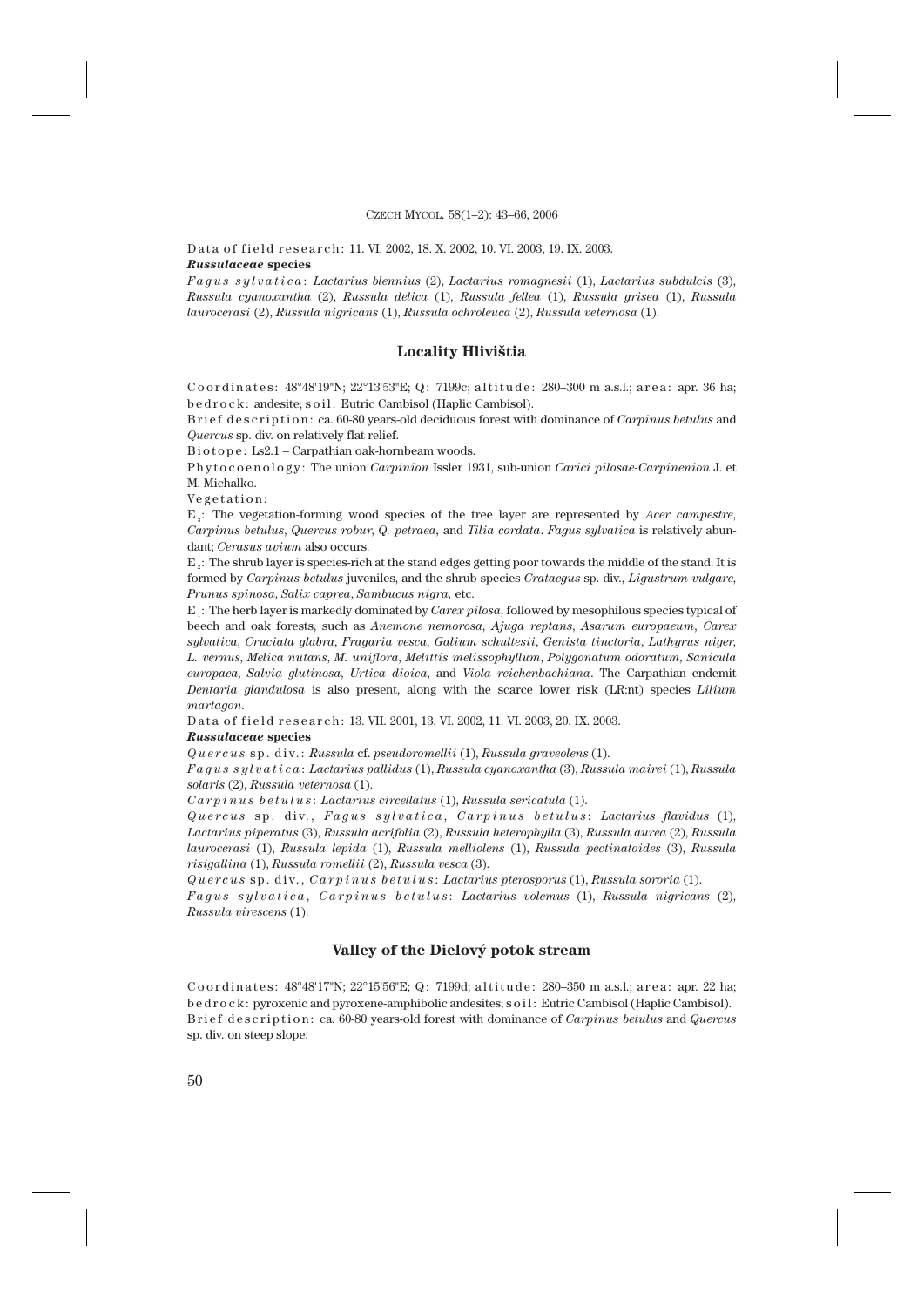Biotope: Ls3.1 – Sub-mediterranean thermophilous oak woods.

P h y t o c o e n o l o g y : The union *Quercion pubescenti-petraeae* Br.-Bl. 1932. Vegetation:

E3 : In the tree layer, *Carpinus betulus* and *Quercus petraea* are most abundant. Besides them, *Acer campestre*, *Fagus sylvatica,* and *Cerasus avium* also occur. *Alnus glutinosa* grows at the edge of the stand, close to the stream.

E2 : The shrub layer is species-rich at the study area edges and is mainly represented by *Acer campestre*, *Cornus mas*, *Corylus avellana*, *Crataegus laevigata*, *Ligustrum vulgare*, *Sorbus torminalis*, *Prunus spinosa, Pyrus communis*, and lower risk (LR:nt) species *Swida australis*.

E1 : The herb layer is formed by *Asarum europaeum*, *Brachypodium sylvaticum*, *Carex digitata*, *C. pilosa*, *Clinopodium vulgare, Cruciata glabra*, *Dactylis polygama*, *Galium schultesii*, *Glechoma hirsuta*, *Melampyrum nemorosum*, *Melica uniflora*, *Melittis melissophyllum*, *Lamium maculatum*, *Lathyrus nigra*, *Poa nemoralis*, *Pulmonaria officinalis*, *Veronica chamaedrys,* and some other species.

Data of field research: 12. VI. 2002, 19. X. 2002, 12. VI. 2003.

#### *Russulaceae* **species**

*Carpinus betulus* : *Lactarius circellatus* (1), *Russula aurea* (1), *Russula carpini* (1).

*Quercus* sp. div., *Fagus sylvatica* , *Carpinus betulus* : *Russula cyanoxantha* (2), *Russula vesca* (2).

*Quercus* sp. div., *Carpinus betulus* : *Russula anthracina* (1), *Russula fragilis* (1), *Russula pectinatoides* (1).

*Fagus sylvatica* , *Quercus* sp. div.: *Russula heterophylla* (2), *Russula solaris* (1). *Fagus sylvatica* , *Carpinus betulus* : *Russula medullata* (1).

# **Jovsianska hrabina National Nature Reserve**

Coordinates:  $48^{\circ}49'24''N$ ;  $22^{\circ}06'44''E$ ; Q: 7198d; altitude: 150–180 m a.s.l.; area: 257.58 ha; b e d r o c k : andesites and tuffs, loess in the outer boundary; s o i l : Stagnic Cambisol, Gleyic Fluvisol. Brief description: old-growth forest with dominance of *Carpinus betulus* and *Quercus* sp. div. on almost flat relief, in eastern part with humid depression.

Biotope: Ls1.2 – Oak-elm-ash floodplain forests (JH2); Ls2.1 – Carpathian oak-hornbeam woods (JH1).

P h y t o c o e n o l o g y : Ls1.2 – the union *Alnion incanae* Pawłowski in Pawłowski et al. 1928; Ls2.1 – the union *Carpinion* Issler 1931.

Vegetation:

E3 : The Ls1.2 tree layer is mainly formed by *Alnus glutinosa*, *Fraxinus angustifolia*, *F. excelsior,* and *Quercus robur*, less by *Acer campestre*, *A. platanoides*, *Cerasus avium,* and *Populus tremula*. The Ls2.1 tree layer is predominantly occupied by *Carpinus betulus*, *Quercus petraea,* and *Q. robur*, and less by *Acer campestre*, *Cerasus avium*, *Fagus sylvatica*, *Populus tremula,* and *Sorbus torminalis*.

E2 : The shrub layer is mostly developed at the study area edges. The Ls1.2 shrub layer is represented by *Frangula alnus*, *Ligustrum vulgare*, *Swida sanguinea*, *Viburnum opulus,* and some other species. In the Ls2.1 shrub layer, besides rejuvenated woody species, the shrub species *Crataegus laevigata*, *Staphylea pinnata,* and some other occur.

E1 : The Ls1.2 herb layer has typically three spring aspects. At first, the aspect with *Anemone nemorosa*, *Corydalis cava,* and *Ficaria bulbifera* occurs, later the aspect with *Leucojum vernum* subsp*. carpaticum* develops at humid sites, and finally the aspect with almost monotypic stands of *Allium ursinum* dominates. *Aegopodium podagraria*, *Alliaria petiolata*, *Galium aparina*, *Urtica dioica* and some other species are characteristic of the summer aspect. The occurrence of rare and endangered species such as *Carex strigosa* (VU), *Fritillaria meleagris* (CR), and *Gagea spathacea* (VU) is also important. Besides species frequently occurring in the Carpathian oak-hornbeam woods, the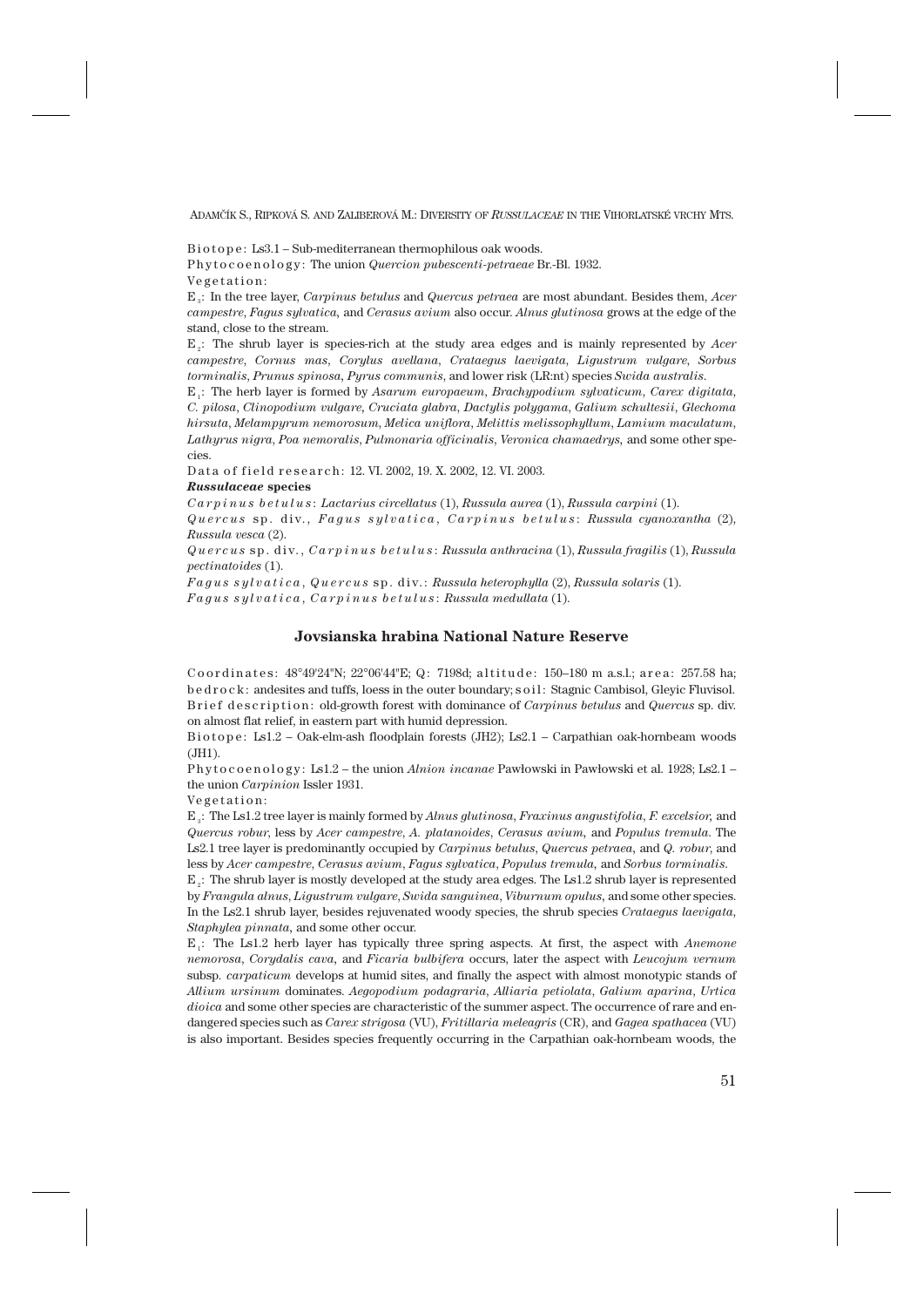Ls2.1 biotope is relevant for notable presence of rare and endangered species, such as *Aconitum moldavicum* (VU), *Lathyrus laevigatus* (EN), *Iris graminea* subsp*. pseudocyperus* (VU), and *Waldsteinia geoides* (LR:nt).

D at a of field research: 11. VII. 2001, 18. IX. 2001, 10. VI. 2002, 15. X. 2002, 26. IV. 2003, 11. VI. 2003, 20. IX. 2003

#### *Russulaceae* **species in Ls2.1 – Carpathian oak-hornbeam woods (JH1)**

*Quercus* sp. div.: *Lactarius camphoratus* (1), *Lactarius quietus* (2), *Russula atropurpurea* (3), *Russula graveolens* (2), *Russula odorata* (1)*.*

*Quercus* sp. div., *Carpinus betulus* : *Lactarius fulvissimus* (1), *Lactarius glaucescens* (2), *Lactarius piperatus* (2), *Lactarius serifluus* (1), *Lactarius vellereus* (1), *Lactarius volemus* (2), *Russula cyanoxantha* (3), *Russula densifolia* (2), *Russula fragilis* (1), *Russula heterophylla* (3), *Russula illota* (1), *Russula lilacea* (1), *Russula nigricans* (2), *Russula ochroleuca* (1), *Russula pectinatoides* (1), *Russula risigallina* (2), *Russula subfoetens* (1), *Russula vesca* (3), *Russula virescens* (2), *Russula* cf. *poikilochroa* (2), *Russula zvarae* (1).

*Carpinus betulus* : *Russula sericatula* (1).

*Russulaceae* **species in Ls1.2 – Oak-elm-ash floodplain forests (JH2)**

*Populus tremula* : *Russula violacea* (1), *Russula persicina* (1).

*Betula pendula* : *Russula versicolor* (1).

### **Drieň Nature Reserve**

Coordinates:  $48^{\circ}49'09''$ N;  $22^{\circ}12'46''E$ ; Q: 7199c; altitude:  $300-345$  m a.s.l.; area: 11.25 ha; bedr o c k : pyroxenic and pyroxene-amphibolic andesites; so il : Eutric Cambisol (Haplic Cambisol), Haplic Andosol to Skeleti-Leptic Andosol.

B rief description: old-growth forest with dominance of *Carpinus betulus* and *Quercus* sp. div. on steep slope.

Biotope: Ls3.1 – Sub-mediterranean thermophilous oak woods.

P h y t o c o e n o l o g y : The union *Quercion pubescenti-petraeae* Br.-Bl. 1932.

Vegetation:

E3 : The tree layer is primarily occupied by *Fagus sylvatica*, followed by *Acer campestre*, *A. platanoides*, *Carpinus betulus*, *Cerasus avium*, *Fraxinus excelsior*, *Tilia cordata,* and *Quercus petraea* agg.

 $E<sub>2</sub>$ : The shrub layer is wholly dominated by the thermophilic and heliophilic to halfshade-loving woody species *Cornus mas,* which flowers before the developing of the beech foliage. The other shrub species, i.e. *Crataegus* sp. div., *Ligustrum vulgare*, *Prunus spinosa*, and *Salix caprea*, are poorly represented.

 $E_i$ : The herb layer is well-developed, covering the study area more or less regularly. The spring aspect is characteristic by *Dentaria bulbifera*, *Lathyrus niger*, *L. vernus,* and the Carpathian endemit *Dentaria glandulosa*. The early summer aspect is formed by *Asarum europaeum*, *Athyrium filixfemina*, *Carex pilosa*, *C. sylvatica*, *Cystopteris fragilis*, *Galium schultesii*, *Genista tinctoria*, *Geranium robertianum*, *Luzula luzuloides*, *Melittis melissophyllum*, *Polygonatum odoratum*, *Rubus caesius*, *R. idaeus*, *Stellaria holostea,* etc., among which rare and endangered species, such as *Asplenium adiantum-nigrum* (EN), *Cephalanthera longifolia* (VU) and *Waldsteinia geoides* (LR:nt) are also present.

Date of field research: 13. VII. 2001.

#### *Russulaceae* **species**

(frequency is not given because we have visited the locality only once)

*Quercus* sp. div.: *Lactarius volemus*, *Russula virescens*, *Russula heterophylla*, *Russula lepida*, *Russula decipiens*, *Russula graveolens*.

*Quercus* sp. div., *Carpinus betulus* , *Crataegus* sp.: *Russula chloroides*, *Russula pectinatoides*, *Russula violeipes*.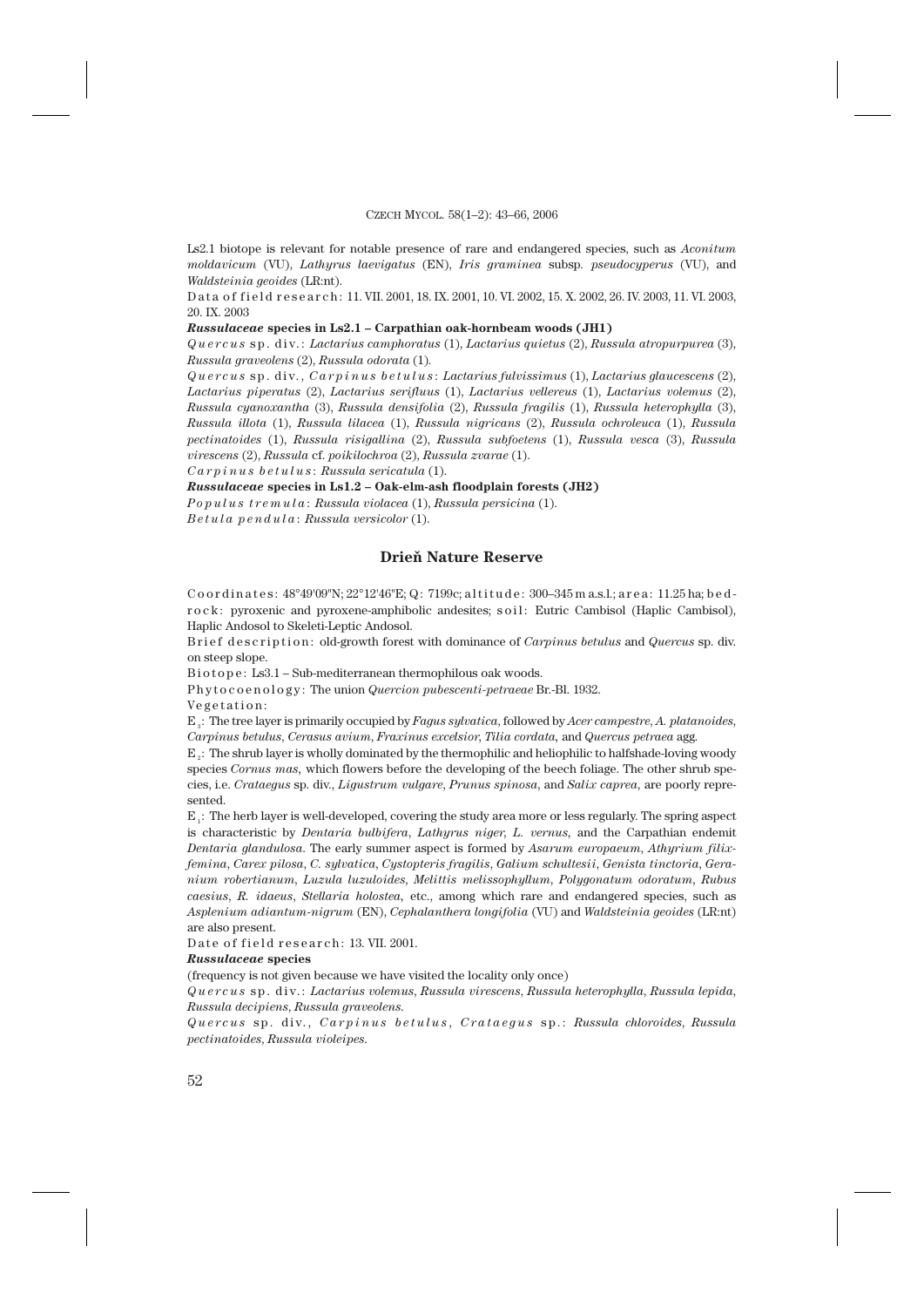**Tab. 1.** (1) Frequency of *Russulaceae* species collected at the selected localities in the Vihorlatské vrchy Mts. The numbers for localities of the Vihorlatské vrchy Mts. (with the exception of Drieň) represent degrees of frequency (see chapter Material and Methods).

(2) Comparison of occurrence of *Russulaceae* species in the Vihorlatské vrchy Mts., the Ondavská vrchovina hills and the Bukovské vrchy Mts. The cross mark (for Drieň and Ondavská vrchovina hills) indicates presence of the species. The numbers of published collections from the Bukovské vrchy Mts. are in parenthesis.

| Taxa / The studied localitis | Vihorlatské vrchy |                |            |                |                         |                |                    |        |                |                    |                |
|------------------------------|-------------------|----------------|------------|----------------|-------------------------|----------------|--------------------|--------|----------------|--------------------|----------------|
| and areas                    | Strihovce         | Machnaty vrch  | Morské oko | Jedlinka       | Hivištia                | Dielový potok  | Jovsianska hrabina | Drieň  | Postávka       | Ondavská vrchovina | Bukovské vrchy |
| Lactarius blennius           |                   | $\overline{2}$ |            | $\overline{2}$ |                         |                |                    |        |                | $\qquad \qquad +$  | (17)           |
| Lactarius camphoratus        |                   |                |            |                |                         |                | $\mathbf{1}$       |        |                |                    | (1)            |
| Lactarius circellatus        |                   |                |            |                | 1                       | $\mathbf{1}$   |                    |        |                | $^{+}$             | (8)            |
| Lactarius flavidus           |                   |                |            |                | $\mathbf{1}$            |                |                    |        |                |                    |                |
| Lactarius fulvissimus        |                   |                |            |                |                         |                | 1                  |        |                |                    |                |
| Lactarius glaucescens        |                   |                |            |                |                         |                | $\overline{2}$     |        |                |                    | (4)            |
| Lactarius glyciosmus         | $\mathbf{1}$      |                |            |                |                         |                |                    |        |                | $^{+}$             | (4)            |
| Lactarius hysginus           | $\mathbf{1}$      |                |            |                |                         |                |                    |        |                |                    | (4)            |
| Lactarius lacunarum          |                   |                |            |                |                         |                |                    |        | $\overline{2}$ |                    | (1)            |
| Lactarius pallidus           |                   | 1              |            |                | 1                       |                |                    |        |                | $^{+}$             | (22)           |
| Lactarius piperatus          | $\overline{2}$    | $\overline{2}$ |            |                | $\overline{\mathbf{3}}$ |                | $\overline{2}$     |        |                | $^{+}$             | (26)           |
| Lactarius pterosporus        |                   |                |            |                | $\mathbf 1$             |                |                    |        |                | $^{+}$             | (2)            |
| Lactarius pubescens          | $\mathbf{1}$      |                |            |                |                         |                |                    |        |                | $\qquad \qquad +$  |                |
| Lactarius quietus            |                   |                |            |                |                         |                | $\overline{2}$     |        |                | $^{+}$             | (4)            |
| Lactarius romagnesii         |                   | 1              |            | 1              |                         |                |                    |        |                |                    |                |
| Lactarius rufus              |                   |                |            |                |                         |                |                    |        | $\mathbf{1}$   |                    | (1)            |
| Lactarius serifluus          |                   | 1              |            |                |                         |                | $\mathbf{1}$       |        |                |                    | (2)            |
| Lactarius subdulcis          | $\mathbf{1}$      | $\overline{2}$ |            | 3              |                         |                |                    |        |                | $^{+}$             | (33)           |
| Lactarius tabidus            | $\mathbf{1}$      |                |            |                |                         |                |                    |        |                | $^{+}$             | (2)            |
| Lactarius torminosus         |                   |                |            |                |                         |                |                    |        | 3              | $^{+}$             | (8)            |
| Lactarius vellereus          |                   |                |            |                |                         |                | 1                  |        |                | $\qquad \qquad +$  | (11)           |
| Lactarius volemus            |                   | $\mathbf{1}$   |            |                | 1                       |                | $\overline{2}$     | $^{+}$ |                | $^{+}$             | (7)            |
| Russula acrifolia            |                   |                |            |                | $\overline{2}$          |                |                    |        |                |                    |                |
| Russula aeruginea            | $\overline{2}$    |                |            |                |                         |                |                    |        |                | $\qquad \qquad +$  | (18)           |
| Russula amoena               |                   | $\overline{2}$ |            |                |                         |                |                    |        |                |                    |                |
| Russula anthracina           |                   |                |            |                |                         | 1              |                    |        |                | $\qquad \qquad +$  | (1)            |
| Russula atropurpurea         |                   |                |            |                |                         |                | 3                  |        |                | $^{+}$             | (2)            |
| Russula atrorubens           | $\,1$             |                |            |                |                         |                |                    |        |                | $\qquad \qquad +$  | (4)            |
| Russula aurea                |                   |                |            |                | $\overline{2}$          | 1              |                    |        |                | $+$                | (6)            |
| Russula brunneoviolacea      | 1                 |                |            |                |                         |                |                    |        |                | $\qquad \qquad +$  | (3)            |
| Russula carpini              |                   |                |            |                |                         | 1              |                    |        |                | $^{+}$             | (2)            |
| Russula chloroides           |                   |                |            |                |                         |                |                    | $^{+}$ |                | $\ddot{}$          | (12)           |
| Russula cyanoxantha          | 1                 | 3              | 3          | $\overline{2}$ | 3                       | $\overline{2}$ | 3                  |        |                | $\qquad \qquad +$  | (45)           |
| Russula decipiens            |                   |                |            |                |                         |                |                    | $^{+}$ |                |                    |                |
| Russula delica               |                   |                |            | 1              |                         |                |                    |        |                |                    | (3)            |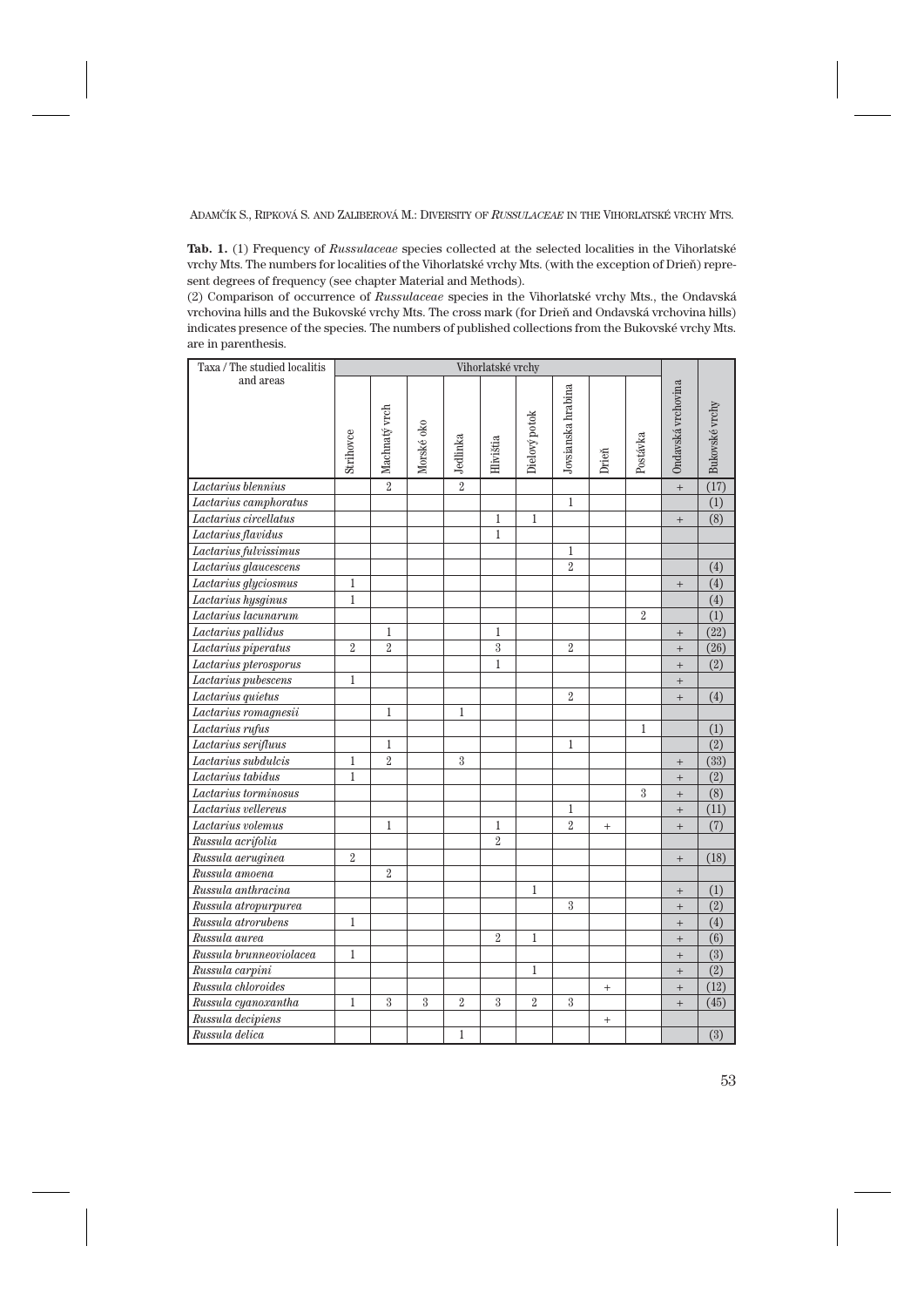# **Tab. 1.** Continuation.

| Taxa / The studied localitis         | Vihorlatské vrchy |                |                |                |                |                |                      |           |                |                    |                                    |
|--------------------------------------|-------------------|----------------|----------------|----------------|----------------|----------------|----------------------|-----------|----------------|--------------------|------------------------------------|
| and areas                            | Strihovce         | Machnaty vrch  | Morské oko     | Jedlinka       | Hlivištia      | Dielový potok  | o Jovsianska hrabina | Drieň     | Postávka       | Ondavská vrchovina | $\boxed{\triangle}$ Bukovské vrchy |
| Russula densifolia                   |                   | $\overline{2}$ |                |                |                |                |                      |           |                |                    |                                    |
| Russula emetica                      |                   |                |                |                |                |                |                      |           | $\mathbf{1}$   |                    | $\overline{(1)}$                   |
| Russula faginea                      |                   |                | $\mathbf{1}$   |                |                |                |                      |           |                | $^{+}$             | (6)                                |
| Russula fellea                       |                   | $\overline{2}$ |                | $\mathbf{1}$   |                |                |                      |           |                | $\overline{+}$     | (24)                               |
| Russula fragilis                     |                   |                |                |                |                | $\mathbf 1$    | $\mathbf 1$          |           |                | $\overline{+}$     | (6)                                |
| Russula gracillima                   | $\mathbf{1}$      |                |                |                |                |                |                      |           |                | $\ddot{}$          | (6)                                |
| Russula graveolens                   |                   |                |                |                | 1              |                | $\overline{2}$       | $^{+}$    |                |                    |                                    |
| Russula grisea                       |                   | $\mathbf{1}$   |                | $\mathbf{1}$   |                |                |                      |           |                |                    |                                    |
| Russula heterophylla                 |                   |                |                |                | 3              | $\overline{2}$ | $\sqrt{3}$           | $^{+}$    |                | $^{+}$             | (10)                               |
| Russula illota                       |                   |                |                |                |                |                | $\mathbf{1}$         |           |                |                    |                                    |
| Russula laurocerasi                  |                   |                |                | $\overline{2}$ | $\mathbf 1$    |                |                      |           |                | $^{+}$             | (15)                               |
| Russula lepida                       |                   |                |                |                | $\mathbf{1}$   |                |                      | $^{+}$    |                |                    | (6)                                |
| Russula lilacea                      |                   |                |                |                |                |                | $\mathbf{1}$         |           |                | $^{+}$             | $\overline{(6)}$                   |
| Russula mairei                       |                   | $\overline{2}$ |                |                | $\mathbf{1}$   |                |                      |           |                | $\ddot{}$          | (24)                               |
| Russula medullata                    | $\overline{3}$    |                |                |                |                | $\mathbf{1}$   |                      |           |                | $\ddot{}$          | $\overline{(3)}$                   |
| Russula melliolens                   |                   |                |                |                | $\mathbf 1$    |                |                      |           |                | $^{+}$             | (1)                                |
| Russula nigricans                    |                   | 3              | 1              | $\mathbf 1$    | $\overline{2}$ |                | $\overline{2}$       |           |                | $^{+}$             | (21)                               |
| Russula odorata                      |                   |                |                |                |                |                | $\mathbf{1}$         |           |                |                    |                                    |
| Russula ochroleuca                   |                   |                | $\overline{2}$ | $\overline{2}$ |                |                | $\mathbf 1$          |           |                | $^{+}$             | (18)                               |
| Russula pectinatoides                |                   |                |                |                | 3              | $\mathbf{1}$   | $\mathbf{1}$         | $^{+}$    |                | $^{+}$             | (4)                                |
| Russula persicina                    |                   |                |                |                |                |                | $\mathbf 1$          |           |                |                    |                                    |
| Russula cf. poikilochroa             |                   |                |                |                |                |                | $\overline{2}$       |           |                |                    |                                    |
| Russula pseudointegra                |                   | $\mathbf 1$    |                |                |                |                |                      |           |                |                    |                                    |
| Russula cf. pseudoromellii           |                   |                |                |                | $\mathbf 1$    |                |                      |           |                |                    |                                    |
| Russula raoultii                     |                   | $\,1$          |                |                |                |                |                      |           |                | $^{+}$             | (9)                                |
| Russula risigallina                  |                   | $\mathbf{1}$   |                |                | $\mathbf 1$    |                | $\overline{2}$       |           |                | $^{+}$             | (5)                                |
| Russula romellii                     |                   |                | $\overline{2}$ |                | $\overline{2}$ |                |                      |           |                | $^{+}$             | (6)                                |
| Russula rubra                        |                   | 1              |                |                |                |                |                      |           |                |                    |                                    |
| Russula sericatula                   |                   |                |                |                | $\mathbf{1}$   |                | $\mathbf{1}$         |           |                |                    |                                    |
| Russula solaris                      |                   |                |                |                | $\overline{2}$ | $\mathbf{1}$   |                      |           |                | $^{+}$             | (4)                                |
| Russula sororia                      |                   |                |                |                | $\mathbf{1}$   |                |                      |           |                |                    | (1)                                |
| Russula subfoetens                   | $\overline{2}$    |                |                |                |                |                | $\mathbf 1$          |           |                |                    |                                    |
| Russula velenovskyi                  |                   | $\overline{2}$ |                |                |                |                |                      |           |                | $^{+}$             | (14)                               |
| Russula versicolor                   | $\overline{2}$    |                |                |                |                |                | $\,1$                |           |                | $\qquad \qquad +$  | $\overline{(3)}$                   |
| $\overline{\mathit{R}}$ ussula vesca |                   |                |                |                | $\sqrt{3}$     | $\overline{2}$ | $\overline{3}$       |           |                | $\qquad \qquad +$  | (12)                               |
| Russula veternosa                    |                   | $\mathbf{1}$   |                | $\mathbf 1$    | $\mathbf{1}$   |                |                      |           |                | $\qquad \qquad +$  | (2)                                |
| Russula violacea                     |                   |                |                |                |                |                | $\mathbf 1$          |           |                |                    | (4)                                |
| Russula violeipes                    |                   |                |                |                |                |                |                      | $\ddot{}$ |                | $\qquad \qquad +$  | (14)                               |
| Russula virescens                    |                   | $\mathbf 1$    |                |                | $\mathbf 1$    |                | $\overline{2}$       | $\ddot{}$ |                | $\ddot{}$          | (3)                                |
| Russula zvarae                       |                   |                |                |                |                |                | $\mathbf{1}$         |           |                |                    |                                    |
| No. of species                       | 14                | 21             | 5              | 11             | 26             | 11             | 30                   | 9         | $\overline{4}$ | 45                 | 56                                 |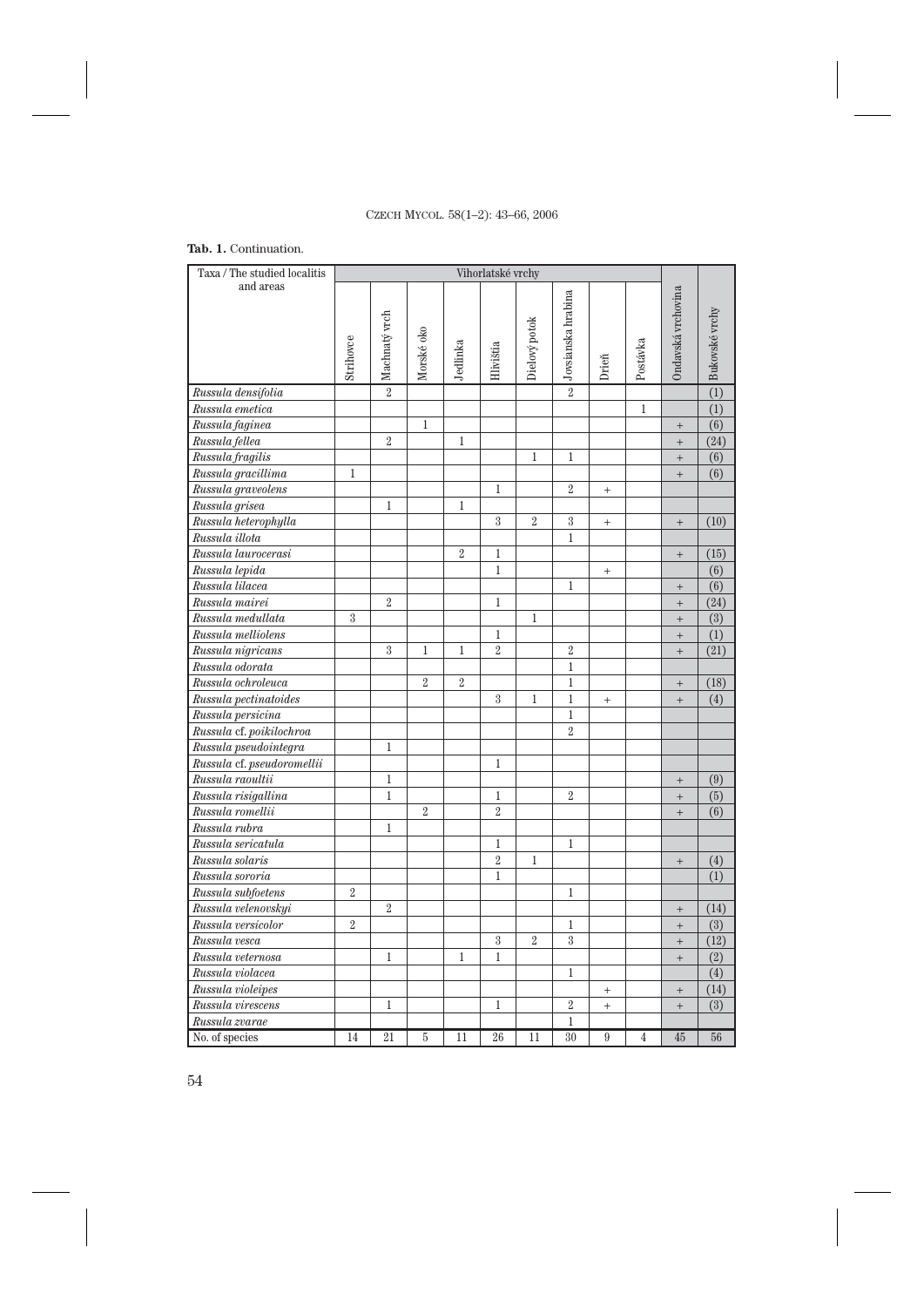# **Postávka National Nature Reserve**

Coordinates:  $48^{\circ}55'24''N$ ;  $22^{\circ}09'25''E$ ; Q: 7098d; altitude: 760 m a.s.l.; raised bog area: 1.59 ha, average depth of peat 12.4 m, max. depth of peat 21 m; b e d r o c k; andesite; s o i l; Fibri-Dystric Histosol.

B rief description: peat bog with solitaires of *Populus tremula*, *Picea abies* and *Betula pendula*. Biotope: Ra1 – Active raised bogs.

Phytocoenology: the unions *Oxycocco-Empetrion hermaphroditi* Nordhagen ex Hadač et Váňa 1967, and *Sphagnion cuspidati* Krajina 1933.

Vegetation:

E3 : The peatbog already misses a tree layer; only the middle part is occupied by some solitaires of *Populus tremula*, *Picea abies*, and *Betula pendula*.

 $E<sub>s</sub>$ : the shrub layer is developed only at the peatbog edges and mainly formed by *Salix* sp. div., *Frangula alnus,* and *Fagus sylvatica* rejuvenates.

 $E_i$ : An important habitat for herbs! Its herb layer is formed by numerous rare and endangered species, out of which *Carex limosa*, *Lycopodiella inundata*, *Oxycoccus palustris,* and *Scheuchzeria palustris* are critically endangered (CR), *Drosera rotundifolia* and *Menyanthes trifoliata* endangered (EN), *Carex lasiocarpa* and *Eriophorum vaginatum* vulnerable (VU), and *Trientalis europaea* is at lower risk (LR:nt). Other species are *Aposeris foetida*, *Campanula rapunculoides*, *Carex echinata*, *C. rostrata*, *C. vesicaria*, *Crepis paludosa*, *Doronicum austriacum*, *Equisetum palustre*, *Pteridium aquilinum*, *Senecio rivularis,* etc. As grasses clumps of the vulnerable species (VU) *Molinia caerulea* prevail.

E0 : A well-developed layer of bryophytes is dominated by numerous species of the genus *Sphagnum*: *S. contortum* (VU), *S. magellanicum*, *S. rubellum*, *S. subnitens* (DD) and *S. subsecundum*. From the other species, *Campylium stellatum*, *Polytrichum strictum,* and *Warnstorfia exannulata* occur (Háberová et al. 2002).

Data of field research: 20.IX.2001, 17.IX.2003.

*Russulaceae* **species**

*Betula pendula* : *Lactarius torminosus* (3).

*Picea abies* : *Lactarius rufus* (1), *Russula emetica* (1).

*Betula pendula* , *Populus tremula* , *Salix* sp.: *Lactarius lacunarum* (2).

### **DISCUSSION**

We have identified 75 species of *Russulacea* (22 species of *Lactarius* and 53 species of *Russula*) in the Vihorlatské vrchy Mts.

Nearly half of all identified species (39) are c o m m o n in a wide range of habitats (according to published data and our experiences), and their distribution area is probably identical to their host tree distribution area. Such common species associated exclusively with *Fagus sylvatica* in the Vihorlatské vrchy Mts. are *Lactarius blennius*, *L. pallidus*, *L. subdulcis*, *Russula fellea*, *R. grisea* and *R. mairei*. Common species preferring associations with *Quercus* sp. div. are *Lactarius camphoratus*, *L. quietus*, *Russula atropurpurea*, *R. graveolens* and *R. lepida*. Common species associated exclusively with *Betula* sp. div. are *L. glyciosmus*, *L. torminosus*, *Russula aeruginea*, *R. gracillima* and *R. versicolor* and common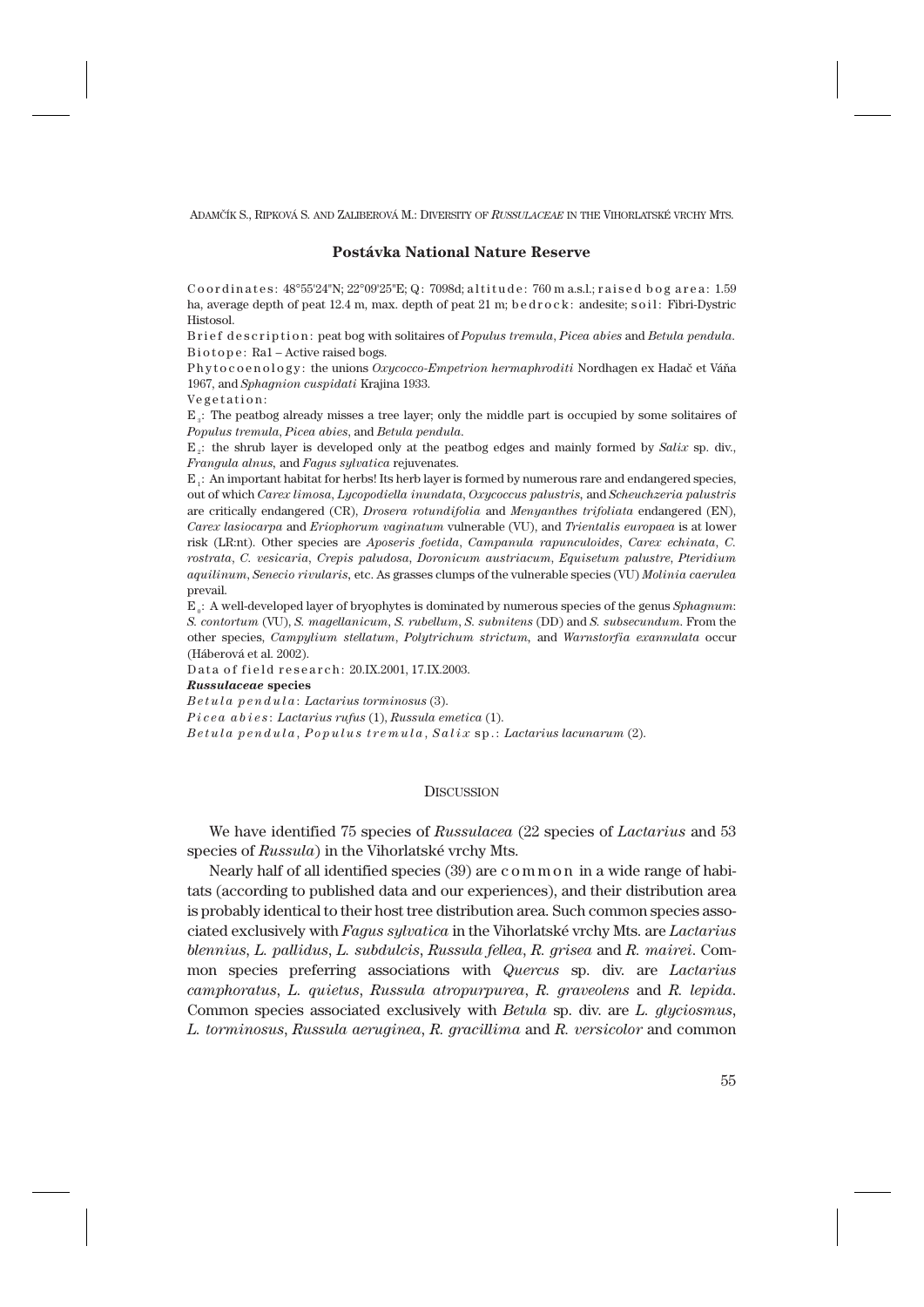species associated exclusively with *Carpinus betulus* is *Lactarius circellatus*. Many of the common and/or widely distributed species collected in the Vihorlatské vrchy Mts. have no preference for a host tree species or genus and grow under a wide range of deciduous trees and sometimes also under conifers: *Lactarius piperatus*, *L. serifluus*, *L. volemus*, *Russula atrorubens*, *R. aurea*, *R. cyanoxantha*, *R. delica*, *R. fragilis*, *R. heterophylla*, *R. chloroides*, *R. laurocerasi*, *R. melliolens*, *R. nigricans*, *R. ochroleuca*, *R. pectinatoides*, *R. risigallina*, *R. romellii*, *R. sororia*, *R. vesca*, *R. violeipes*, *R. virescens*.

The rest of the *Russulaceae* species are considered to be rare or less frequent in literature or we have insufficient data about their distribution in Slovakia.

Four species have not been reported from Slovakia before: *L. romagnesii* Bon (Machnatý vrch, 12.VII.2001, S. Adamčík, SAV; Jedlinka, 19.IX.2003, J. Vataha, SAV), *Russula odorata* Romagn. (Jovsianska hrabina, 10.VI.2002, V. Kučera, SAV), *Russula sericatula* Romagn. (Jovsianska hrabina, 11.VII.2001, 18.IX.2001, S. Adamčík and J. Terray, 3 specimens in SAV; Hlivištia, 13.VII.2001, S. Adamčík, SAV) and *Russula zvarae* Velen. (Jovsianska hrabina, 11.VII.2001, S. Adamčík, SAV). These species are considered to be rare or absent in other European countries (see Tab. 2).

*Lactarius fulvissimus* Romagn. (Jovsianska hrabina, 18.IX.2001, S. Ripková, SAV), a species hitherto unknown from Slovakia, was probably misidentified as *L. ichoratus*, because Kuthan et al. (1999) treated these two names as synonyms and they accepted the name *L. ichoratus*. Heilmann-Clausen et al. (1998) do not recommend using the name *L. ichoratus*, because the original description refers to *L. volemus*.

*Lactarius tabidus* Fr. (Strihovce, 18.IX.2003, S. Adamčík, SAV) and *Russula decipiens* (Singer) Kühner et Romagn. (Drieň, 13.VII.2001, S. Adamčík, SAV) represent species that were probably treated under different names or c o n f u s e d . Moreover, we have only few data on their distribution.

In Slovakia, *Lactarius tabidus* was known only from the Liptovská kotlina basin (Lizoň and Kautmanová 2004). Previous finds were probably identified as *L. thejogalus*, e.g. Kuthan et al. (1999). We have also found *L. tabidus* in similar habitats in the Ondavská vrchovina hills (near Kvakovce village, 5.IX.1993, S. Adamčík, SAV).

*Russula decipiens* is known as a relatively common species, but it was probably confused with *R. maculata* in Slovakia. It was hitherto known only from the Malé Karpaty Mts. (Dermek and Michalko 1975) and Strážovské vrchy Mts. (Kuthan 1984).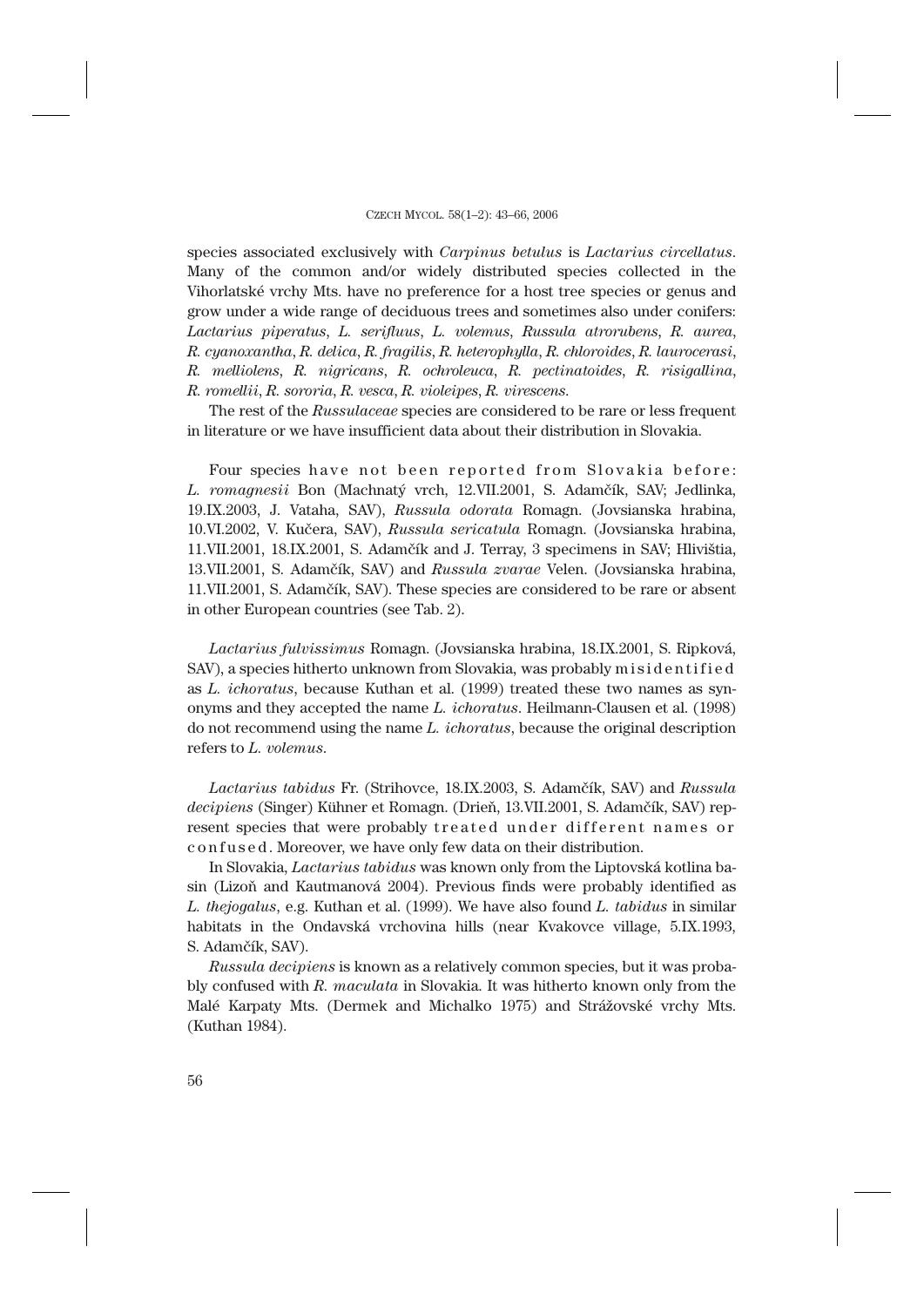Eleven species are considered to be r a r e according to the literature: *Lactarius flavidus* Boud. (Hlivištia, 13.VII.2001, S. Adamčík, SAV), *Lactarius glaucescens* Crossl. (Jovsianska hrabina, 11.VII.2001, S. Adamčík, SAV), *Russula anthracina* Romagn. (Dielový potok, 12.VI.2002, S. Ripková, SAV), *Russula brunneoviolacea* Crawshay (Strihovce, 12.VI.2003, S. Adamčík, SAV), *Russula carpini* R. Girard et Heinem. (Dielový potok, 12.VI.2002, S. Ripková, SAV), *Russula lilacea* Quél. (Jovsianska hrabina, 11.VII.2001, S. Adamčík, SAV), *Russula persicina* Krombh. (Jovsianska hrabina, 11.VII.2001, S. Adamčík, SAV), *Russula pseudointegra* Arnould et Goris (Machnatý vrch, 12.VII.2001, S. Adamčík, SAV), *Russula rubra* (Fr.) Fr. (Machnatý vrch, 19.IX.2001, S. Adamčík, SAV), *Russula veternosa* Fr. (Hlivištia, 13.VII.2001, S. Adamčík, SAV; Jedlinka, 19.IX.2003, V. Kučera, SAV; Machnatý vrch, 20.IX.2003, S. Ripková, SAV) and *Russula violacea* Quél. (Jovsianska hrabina, 11.VII.2001, S. Adamčík, SAV).

Only four of these species were also published from the Bukovské vrchy Mts. (Kuthan et. al. 1999): *Lactarius glaucescens*, *Russula anthracina*, *R. carpini* and *R. lilacea*.

*L. flavidus* was hitherto known only from the Liptovská kotlina basin (Kuthan 1989), *Russula persicina* from the Záhorská nížina lowlands (Hagara 1992) and *R. rubra* from the Biele Karpaty Mts. (Lizoň 2004).

Adamčík (1998) re-examined all available Slovakian material of *Russula pseudointegra* (4 specimens in herbarium BRA) and only one specimen, which was collected in Šúr Natural Reserve near Bratislava, was identified correctly.

*Russula brunneoviolacea* was hitherto known from the Devínska Kobyla Mts. (Záhorovská and Lišková 1996) and Bukovské vrchy Mts. (Kuthan et. al. 1999, 3 specimens) in Slovakia.

*Russula veternosa* was hitherto published only from the Poľana Mts. (Adamčík 1994) and Bukovské vrchy Mts. (Kuthan et al. 1999).

Many authors consider *Russula violacea* a rare species (see Tab. 2). In Slovakia, the species was hitherto known from the Záhorská nížina lowlands (Dermek 1978), Tríbeč Mts. (Janitor 1994), Západné Tatry Mts. (Škubla 1998), Malé Karpaty Mts. (Janitor 1997), Bukovské vrchy Mts. (Kuthan et. al. 1999, 4 specimens) and Kremnické vrchy Mts. (Mihál 2003). Regarding the relatively numerous publications containing data on occurrence of the species, we expect that *R. violacea* is not rare in Slovakia.

Some of the species were also collected in the adjacent Ondavská vrchovina hills: *Russula lilacea* (near Kvakovce village, 2.IX.1993, S. Adamčík, SAV), *R. carpini* (near Kvakovce village, 3.VII.1992, S. Adamčík, SAV), *R. anthracina* (near Kvakovce village, 28.VI.1993, S. Adamčík, SAV) and *R. veternosa* (near Kvakovce village, 24.IX.1994, S. Adamčík, SAV).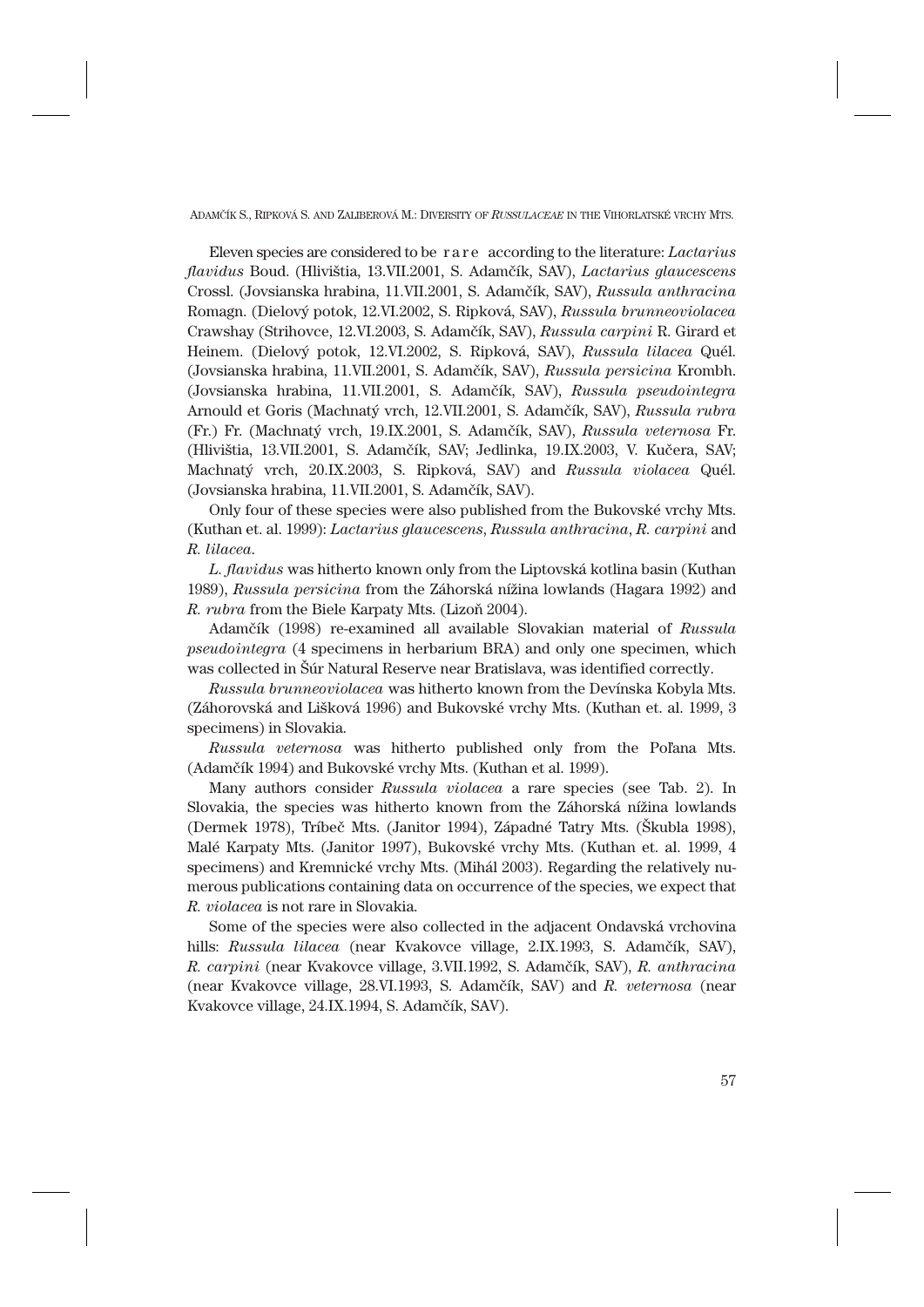**Tab. 2.** Comparison of distribution of rare or interesting *Russula* species collected in the Vihorlatské vrchy Mts. (2001–2003) with data from recent European literature. Van Vuure (1992) indicates rarest fungi by 'ZZZ' and most common as 'AAA'. Numbers in Hallingbäck and Aronsson represent the number of regions in Sweden with occurrence of the species, a small dot means a rare and a big dot a frequent species.

| Taxa / Recent Euro-<br>pean literature on<br>Russulaceae | Einhellinger<br>(1994)   | Van Vuure<br>(1992) | Hallingbäck<br>and Aronsson<br>(1998) | Sarnari<br>(1998, 2005)  | Romagnesi<br>(1967)                       |  |  |
|----------------------------------------------------------|--------------------------|---------------------|---------------------------------------|--------------------------|-------------------------------------------|--|--|
|                                                          | Germany                  | Netherlands         | Sweden                                | Europe<br>(mostly Italy) | Europe (mostly France)                    |  |  |
| Russula acrifolia                                        | relatively rare          | 7.7.7.              | ?41                                   | widely distrib-<br>uted  | not very rare                             |  |  |
| Russula amoena                                           | absent                   | absent              | absent                                | locally common           | rather rare                               |  |  |
| Russula anthracina                                       | rare                     | 77                  | 3                                     | absent                   | rather rare                               |  |  |
| Russula<br>brunneoviolacea                               | rare                     | ZZ.                 | $\mathbf{3}$                          | locally not<br>rare      | common                                    |  |  |
| Russula carpini                                          | well distributed         | recently found      | $\mathbf{1}$                          | not common               | only three collecting<br>sites in France  |  |  |
| Russula decipiens                                        | well distributed         | Z                   | $\overline{2}$                        | common                   | common                                    |  |  |
| Russula densifolia                                       | common                   | A                   | ?4 1                                  | locally common           | locally common                            |  |  |
| Russula faginea                                          | fairly common            | ZZ                  | $\overline{2}$                        | common                   | not rare                                  |  |  |
| Russula illota                                           | not rare                 | ZZZ                 | $\overline{4}$                        | not common               | common                                    |  |  |
| Russula lilacea                                          | rare                     | ZZZ                 | 3                                     | rare                     | not very rare                             |  |  |
| Russula medullata                                        | rather rare              | ZZZ                 | 5                                     | locally common           | not rare                                  |  |  |
| Russula odorata                                          | very rare                | Z                   | 3                                     | locally common           | rather common                             |  |  |
| Russula persicina                                        | distributed              | 7.                  | $\overline{4}$                        | distributed              | not rare                                  |  |  |
| Russula poikilochroa                                     | absent                   | absent              | absent                                | locally common           | absent                                    |  |  |
| Russula<br>pseudointegra                                 | rather rare              | Z                   | 3                                     | not common               | rather common                             |  |  |
| Russula<br>pseudoromelli                                 | absent                   | absent              | absent                                | very rare                | not treated                               |  |  |
| Russula raoultii                                         | distributed              | 77                  | $\mathbf{3}$                          | common                   | widely distributed but<br>not very common |  |  |
| Russula rubra                                            | not common               | absent              | absent                                | locally not rare         | rather rare                               |  |  |
| Russula sericatula                                       | absent                   | absent              | absent                                | locally not rare         | rather common                             |  |  |
| Russula solaris                                          | very distributed         | Z                   | $\overline{2}$                        | locally not rare         | rather rare                               |  |  |
| Russula subfoetens                                       | fairly common            | 7.7.7.              | 4                                     | locally common           | rather common                             |  |  |
| Russula velenovskyi                                      | rather distrib-<br>uted  | AA                  | ?5                                    | locally not rare         | common                                    |  |  |
| Russula veternosa                                        | rather rare              | ZZ                  | $\overline{2}$                        | not common               | locally common                            |  |  |
| Russula violacea                                         | rare                     | absent              | 4                                     | absent                   | three sites of typical<br>collections     |  |  |
| Russula violeipes                                        | locally distrib-<br>uted | ZZ.                 | 3                                     | distributed              | more or less common                       |  |  |
| Russula zvarae                                           | absent                   | absent              | absent                                | widely distrib-<br>uted  | rather rare                               |  |  |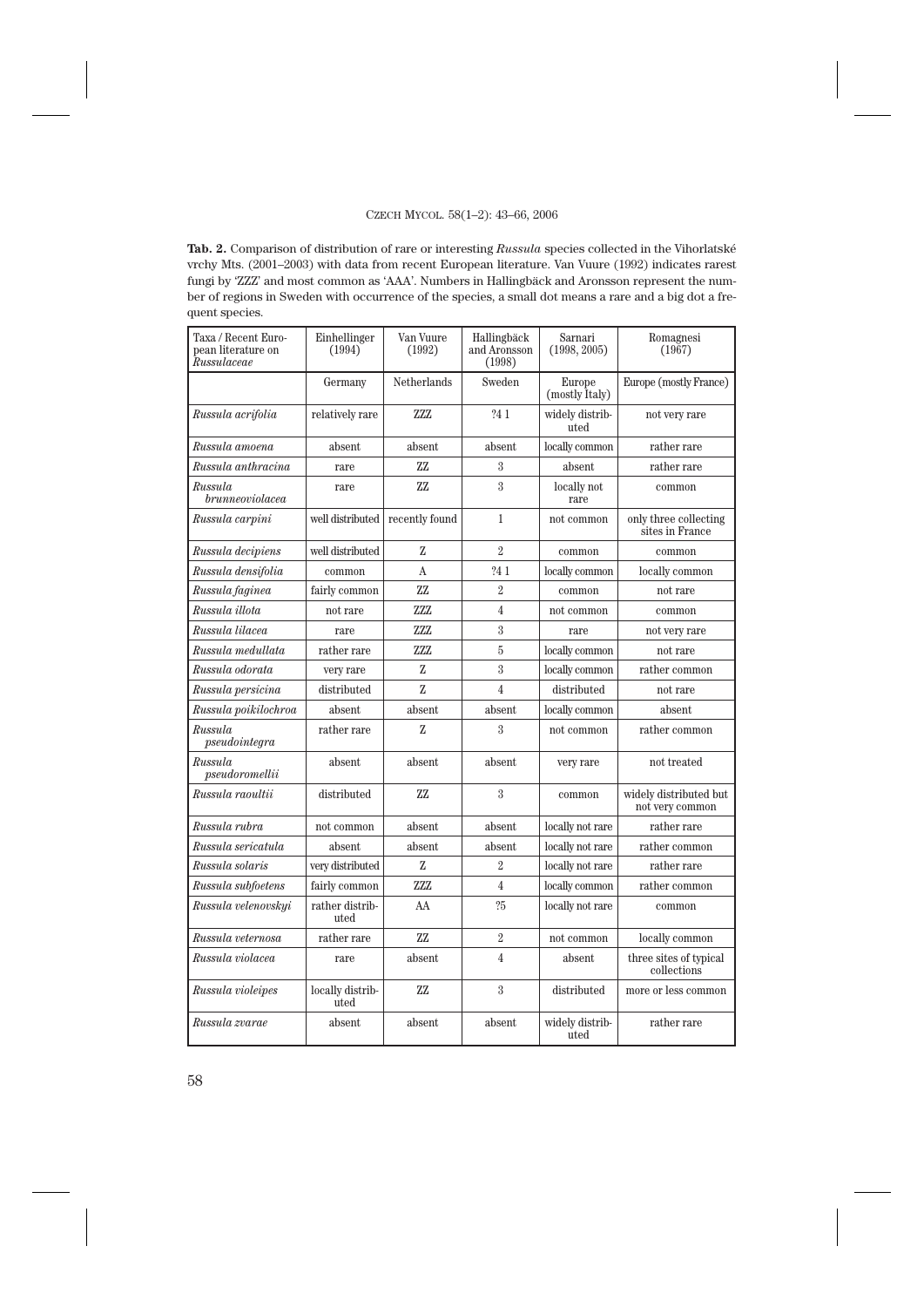Some species have been rarely recorded in Slovakia. However, according to our experience and European literature, they are probably overlooked or not distinguished in Slovakia: *Lactarius lacunarum* Hora (Postávka, 20.IX.2001, J. Teray, SAV), *L. pubescens* Fr. (Strihovce, 18.IX.2003, S. Ripková, SAV), *Russula acrifolia* Romagn. (Hlivištia, 13.VI.2002, 11.VI.2003, S. Adamčík and J. Vataha, 2 specimens in SAV), *R. densifolia* Gillet (Machnatý vrch, 12.VII.2001, S. Adamčík, SAV; Jovsianska hrabina, 11.VII.2001, S. Adamčík, SAV) and *R. velenovskyi* Melzer et Zvára (Machnatý vrch, 12.VII.2001, 19.IX.2001, 20.IX.2003, S. Adamčík and M. Vašutová, 3 specimens in SAV).

*L. lacunarum* was hitherto published only from the Bukovské vrchy Mts. (Kuthan et al. 1999) and the Liptovská kotlina basin (Škubla 1996, Lizoň and Kautmanová 2004).

*L. pubescens* was known only from three orographic areas, but the related species *L. torminosus* at least from nine orographic areas. We assume that *L. pubescens* was not distinguished from *L. torminosus* in Slovakia, e.g. they were probably misidentified in the Bukovské vrchy Mts. (Kuthan et al. 1999). In Belgium, *L. pubescens* is at least as common as *L. torminosus* (Verbeken et al. 1998).

*R. acrifolia* was hitherto known from the Nízke Tatry Mts. (Kuthan 1989), *R. densifolia* from the Malé Karpaty Mts. (Dermek and Michalko 1975), Záhorská nížina lowlands (Lizoň 1977), Spišské kotliny basins (Kautmanová 1996) and Bukovské vrchy Mts. (Kuthan et al. 1999), and *Russula velenovskyi* from the Malá Fatra Mts. (Hagara 1993), Tríbeč hills (Janitor 1994), Záhorská nížina lowlands (Záhorovská and Jančovičová 1997) and Bukovské vrchy Mts (Kuthan et al. 1999).

Some species are interesting because of their e c o l o g y : *Lactarius hysginus* (Fr.) Fr. (Strihovce, 18.IX.2003, M. Vašutová, SAV), *L. rufus* (Scop.) Fr. (Postávka, 20.IX.2001, J. Terray, SAV), *Russula emetica* (Schaeff.) Pers. (Postávka, 17.IX.2003, S. Adamčík, SAV) and *Russula medullata* Romagn. (Strihovce, 12.VI.2002, 12.VI.2003, S. Adamčík and V. Kučera, 3 specimens in SAV; Dielový potok, 12.VI.2003, S. Adamčík, SAV).

It is known that *Lactarius hysginus* is associated with coniferous trees on disturbed soil. Heilmann-Clausen et al. (1998) mention it only in association with *Picea*. We have collected *L. hysginus* at the locality of Strihovce under a solitary tree of *Pinus sylvestris* on the margin of path nearby with a dump of rotten sawdust. We have confirmed our identification with microscopical observations; the species has very small spores (length up to  $6.5 \mu m$ ) and the pileipellis is an ixotrichoderm. *L. hysginus* was also collected at similar sites under *Pinus sylvestris* and *Betula* in the Bukovské vrchy Mts. (Kuthan et al. 1999).

*Lactarius rufus* and *Russula emetica* are in general very common species in spruce forests. They were evidently associated with a small group of *Picea abies* trees in the peat-bog of Postávka in the Vihorlatské vrchy Mts.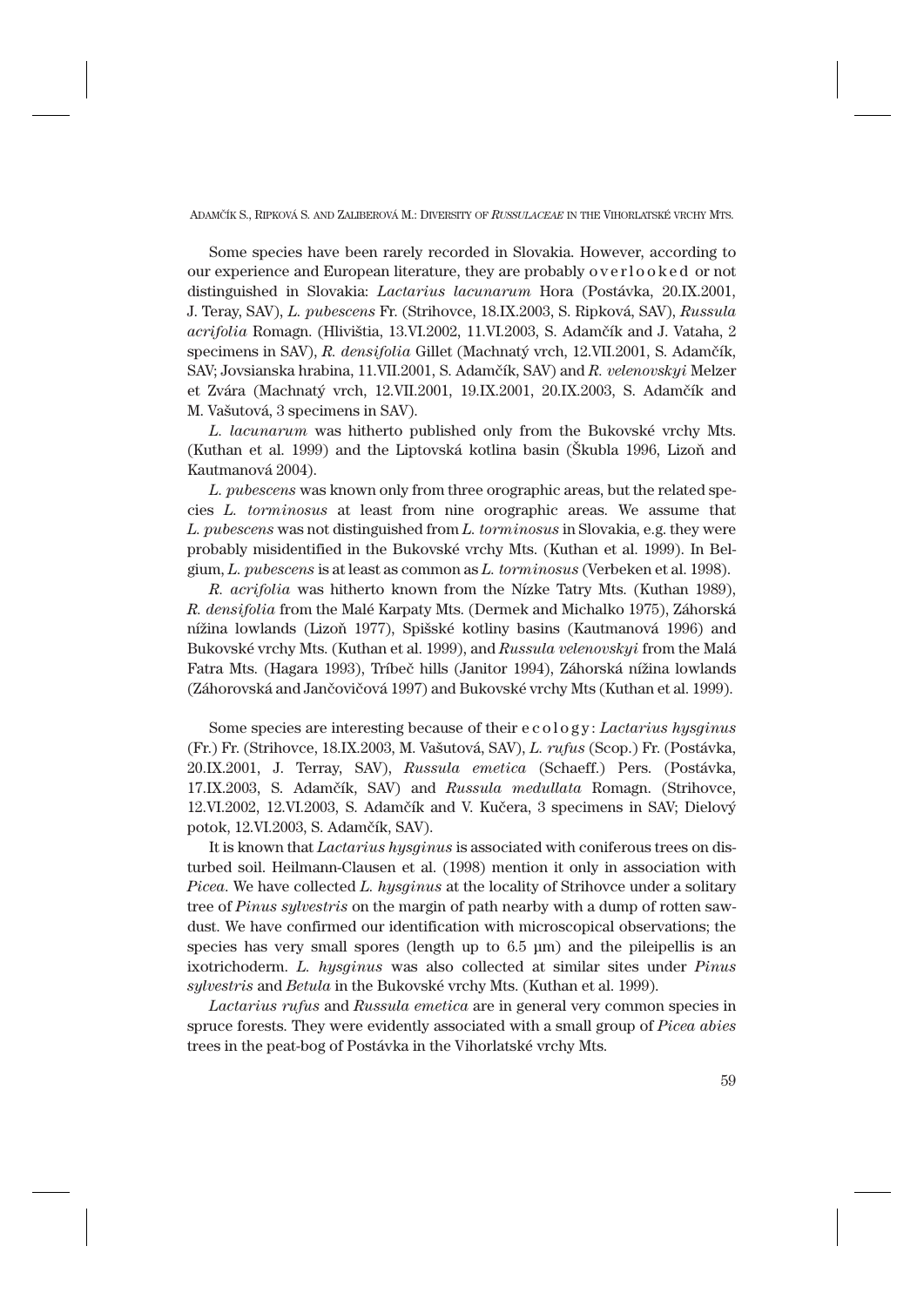*Russula medullata* grows in a very wide range of habitats in association with various hosts. It is known e.g. from the Mediterranean area in association with *Quercus suber* (Sarnari 1998); from the arctic areas in association with dwarf *Betula* (we have studied specimens deposited in herbarium C); and from the alpine belt of the French Alps associated with *Salix herbacea* and *Betula nana* (Kühner 1975). In Slovakia, the species is also known from old pastures with *Betula* and *Populus tremula* in the Bukovské vrchy Mts. (Kuthan et al. 1999) and the Ondavská vrchovina hills (near Kvakovce village, 24.IX.1994, S. Adamčík, SAV). It seems that the species prefers open grassy sites in association with *Betula* and/or *Populus tremula* in Slovakia*.*

Interesting are also related species growing in the similar type of habitats but more frequent in one of the studied areas in Eastern Slovakia.

In the Vihorlatské vrchy Mts., *Lactarius romagnesii* Bon has been collected in the Jedlinka (19.IX.2003, J. Vataha, SAV) and Machnatý vrch reserves (12.VII.2001, S. Adamčík, SAV), and its related species, *L. pterosporus* Romagn., at Hlivištia (13.VII.2001, S. Adamčík, SAV). *L. pterosporus* is known from the Bukovské vrchy Mts. (Kuthan et al. 1999), but *L. romagnesii* is not.

*Russula amoena* Quél. (Vihorlatské vrchy Mts., Machnatý vrch, 12.VII.2001, S. Adamčík, SAV) is unknown from the Bukovské vrchy Mts., whereas both related species, *R. amoenicolor* and *R. violeipes*, were reported from there (Kuthan et al. 1999). On the other hand, *R. amoenicolor* has not been collected in the Vihorlatské vrchy Mts. Sarnari (1993) considers this species locally common, but the other authors call it a rare species (see Tab. 2). *R. amoenicolor* is in Slovakia known also from the Malé Karpaty Mts. (Dermek and Lizoň 1980).

*Russula illota* Romagn. (Vihorlatské vrchy Mts., Jovsianska hrabina, 11.VII.2001, S. Adamčík, SAV), a rather rare species, was hitherto known only from the Strážovské vrchy Mts. (Hagara 1992) and the Spišské kotliny basins (Kult 1989) in Slovakia. A very similar species is the common *R. laurocerasi*, collected in the Vihorlatské vrchy Mts., too.

*Russula raoultii* Quél. is fairly common in the Bukovské vrchy Mts. (Kuthan et al. 1999) and in the Ondavská vrchovina hills (near Kvakovce village, 16.VII.1993, S. Adamčík, SAV). However, we have collected *R. raoultii* in the Vihorlatské vrchy Mts. only in Machnatý vrch reserve (12.VII.2001, S. Adamčík, SAV). On the other hand, a more common species in the Vihorlatské vrchy Mts. seems to be the related species *Russula solaris* Ferd. et Winge (Hlivištia, 13.VII.2001, 13.VI.2002, S. Adamčík and V. Kučera, 3 specimens in SAV; Dielový potok, 12.VI.2002, V. Kučera, SAV), which is according to our observations less frequent in the Bukovské vrchy Mts. (Tab. 1) and in the Ondavská vrchovina hills (near Kvakovce village, 20.VII.1993, S. Adamčík, SAV).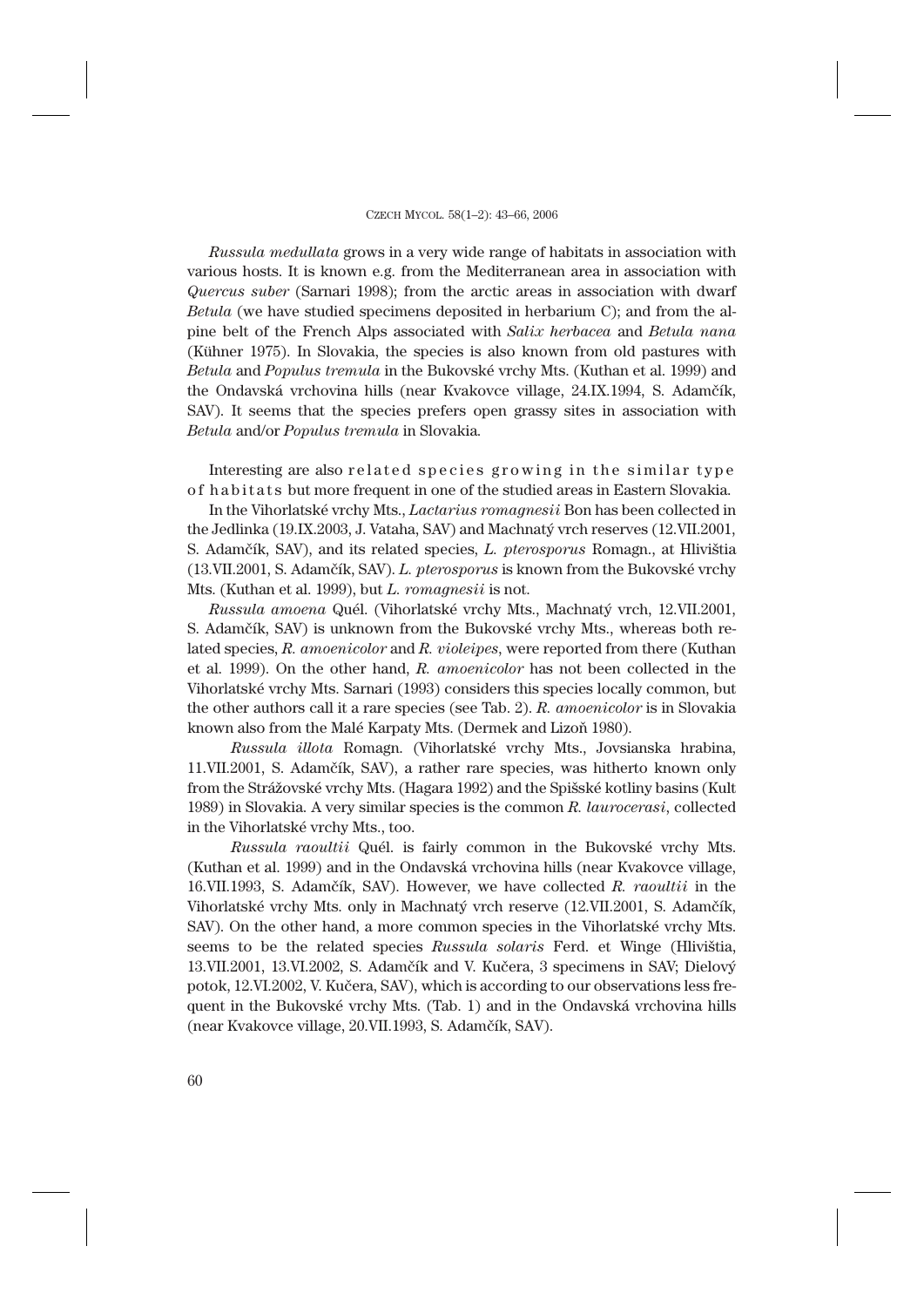*Russula pseudointegra* Arnould et Goris is rather rare in Slovakia. Our specimen from the Vihorlatské vrchy Mts. (Machnatý vrch, 12.VII.2001, S. Adamčík, SAV) is probably the second published find of the species. A similar species, *R. aurora*, which is common in the Bukovské vrchy Mts. (Kuthan et al. 1999) and also in the Ondavská vrchovina hills (specimen), has not been collected in the Vihorlatské vrchy Mts.

In Slovakia, *Russula subfoetens* W.G. Sm. was not found in the past – probably overlooked or confused with *R. foetens*. It was hitherto known only from the Záhorská nížina lowlands (Dermek 1978), Vysoké Tatry Mts. (Kuthan 1989) and Podunajská nížina lowlands (Hagara 1992). Specimens of *R. foetens* from the Bukovské vrchy Mts. (Kuthan et al. 1999) probably contain material of *R. subfoetens* and *R. illota*. We have not collected *R. foetens* in the Vihorlatské vrchy Mts., where we have found only *R. subfoetens* (Jovsianska hrabina, 11.VII.2001, S. Adamčík, SAV; Strihovce, 12.VI.2003, S. Ripková, SAV) and other related species such as *R. illota* and *R. laurocerasi*.

# TAXONOMIC REMARKS

# *Lactarius glaucescens* Crossl.

It is generally known that the milk of *L. glaucescens* turns indistinctly greenish. We have observed a similar discoloration also in the related species *Lactarius piperatus* (L.) Pers.; therefore we have verified our identification with microscopical observations. *L. glaucescens* has a thicker layer of filamentous hyphae in the pileipellis than *L. piperatus* (Heilmann-Clausen et al. 1998).

## *Lactarius serifluus* (DC.) Fr.

We prefer the wide taxonomic concept of *L. serifluus* presented e.g. by Persson et al. (1992). We do not accept collections with a darker pileus as *Lactarius subumbonatus* Lindgr., because they are microscopically almost identical and differ mainly in the colour of basidiocarps.

### *Russula faginea* Romagn. ex Adamčík

*R. faginea* is a rather rare species growing in beech forests often on exposed margins of forests. A single specimen has been collected only in the Vihorlatské vrchy Mts. (Morské oko, 19.IX.2001, J. Terray, SAV). This specimen has the same microscopic characters as the type, contrary to the specimen from the Ondavská vrchovina hills (Adamčík 2003) that has relatively small spores and longer and more constricted tips on terminal cells of hyphae in the pileipellis. The species is also known from the Bukovské vrchy Mts. (Kuthan et al. 1999). The distribution of *R. faginea* in Slovakia was published by Adamčík (2001).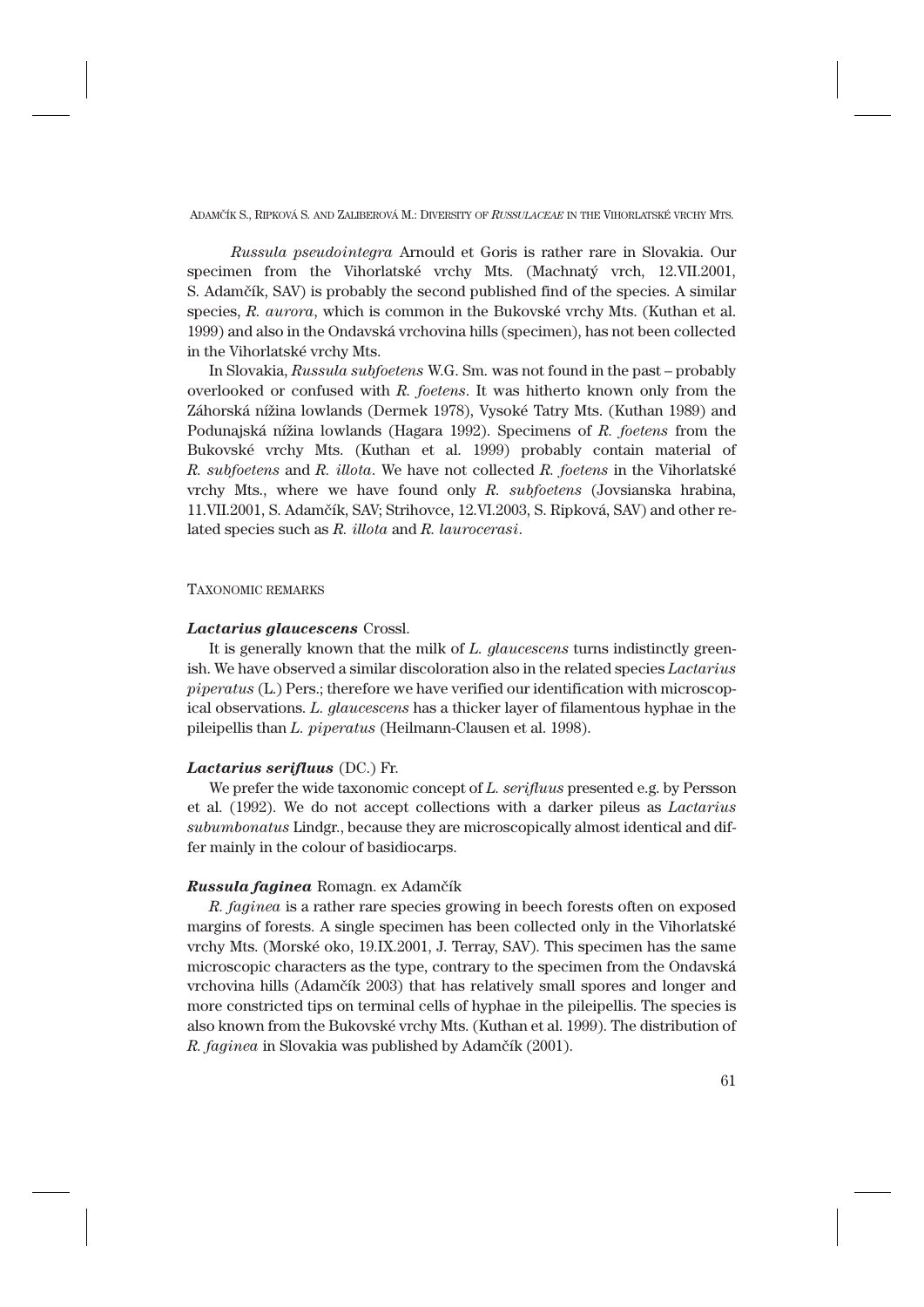# *Russula graveolens* Romell in Britzelm.

We accept the narrow taxonomic concept of *R. graveolens* presented by Romagnesi (1967) which is in accordance with our observation on the type specimen designated by Kärcher (2000). According to the revision of herbarium specimens from herbaria M, SAV, BRA, PRM and W, this is one of the most common species of *Russula* sect. *Xerampelinae* in central Europe. The majority of specimens identified as *R. graveolens* from Slovakia (Adamčík 2001) are probably identical with the taxon in the narrow concept.

### *Russula pectinatoides* Peck

Sarnari (1998) calls all European collections of *R. pectinatoides* (in sense of European authors) *R. praetervisa* Sarnari, because he observed warts on spores connected by lines on selected specimens from Europe. This is in contradiction to the original diagnosis and type of *R. pectinatoides*, which has isolated warts on spores. Sarnari (1998) believes that *R. pectinatoides* is restricted to North America, where it was described, and he distinguished European collections as a separate species. We have observed isolated warts on our material (Hlivištia, 13.VI.2002, 11. VI.2003, S. Ripková and S. Adamčík, 2 specimens in SAV; Dielový potok, 12.VI.2002, S. Ripková, SAV; Drieň, 13.VII.2001, S. Adamčík, SAV; Jovsianska hrabina, 11.VII.2001, S. Adamčík, SAV) and therefore we have used the name *R. pectinatoides* following the opinion of other European authors (e.g. Romagnesi 1967).

### *Russula pseudoromellii* J. Blum ex Bon

*R. pseudoromellii* was described by Blum (1954) and validated by Bon (1986). Both authors observed thin, 2–3 μm wide generative hyphae in the pileipellis. Blum (1962) distinguished this species from *R. romellii* according to its larger spores with more prominent, less reticulate spines, dense lamellae and vinaceous to carmine colours of pileus. Bon (1986) followed the original taxonomic concept. Galli (1996) published illustrations with pileus colours and spores similar to that described in the original diagnosis, but with a different pileipellis that contains hyphae 3.9–5.2 μm thick. Our specimen from Hlivištia (11.VI.2003, L. Palko, SAV) has more or less the same colour, spores and pileipellis structure as Galli (1996) described. Brighter red colours, the spore ornamentation and cylindrical, not attenuated and thicker terminal cells of hyphae in the pileipellis are characters that differentiate our specimen from *R. romelii*. *R. pseudoromellii* has been reported only from France and Italy (Blum 1962, Galli 1996).

# *Russula risigallina* (Batsch) Sacc.

Romagnesi (1967) distinguished two similar species: *Russula vitellina* (Pers.) Gray and *R. risigallina* [the second one under name *R. chamaeleontina* (Lasch)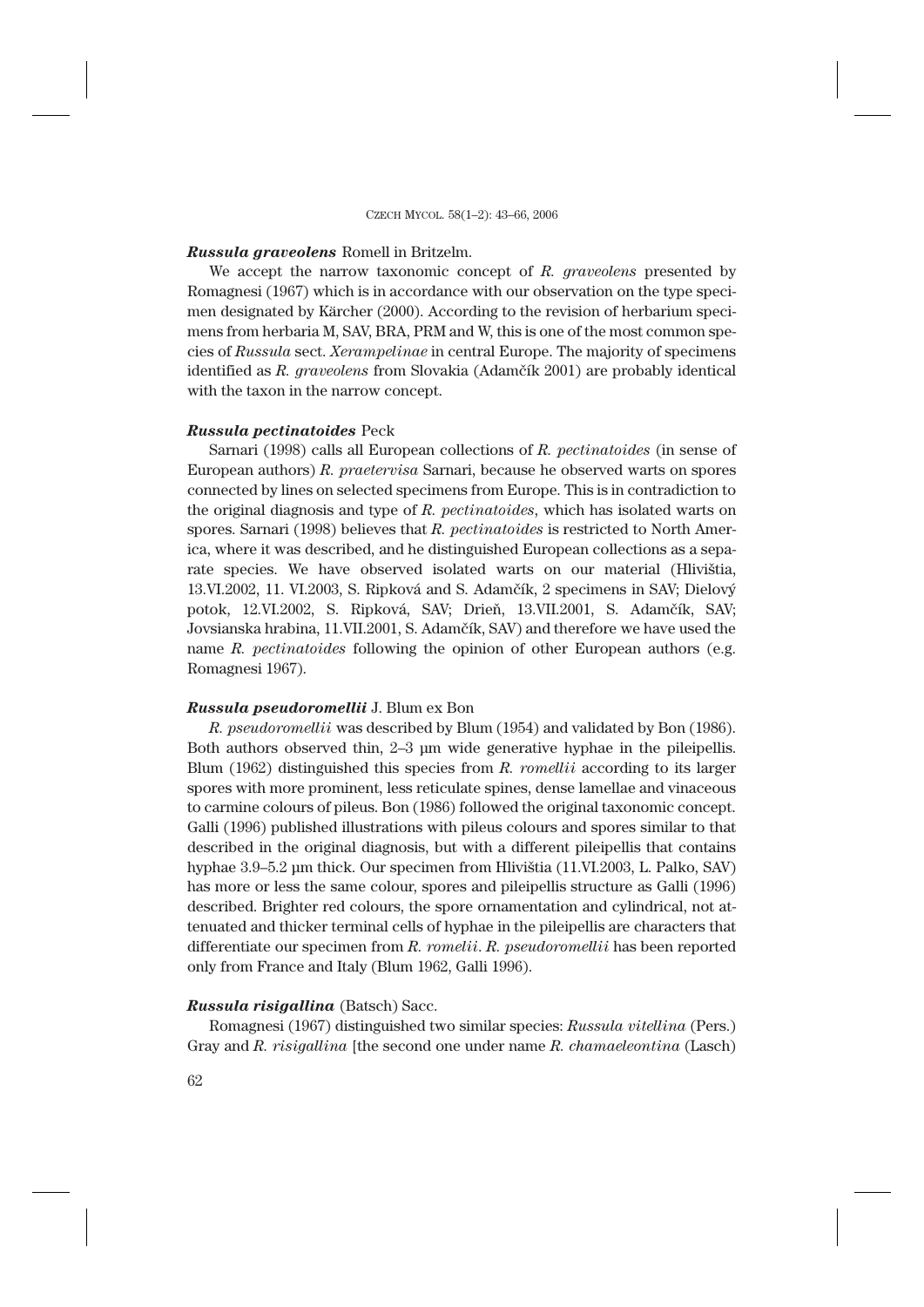Fr.)]. The first one has acid smell and predominantly yellow pileus and the second one has fruity smell and pinkish to red tints of pileus. We have not observed relation between smell and pileus colour in our specimens from the Vihorlatské vrchy Mts., therefore we have treated wide concept of *R. risigallina* including both red and yellow coloured basidiocarps.

# *Russula* **aff.** *poikilochroa* Sarnari

We collected our 3 specimens of *R.* aff. *poikilochroa* in the Jovsianska hrabina reserve in association with *Carpinus betulus* and *Quercus* sp. (18.IX.2001, S. Adamčík, E. Jančovičová and V. Kučera, 3 specimens from one visit in SAV). They have a combination of characters that is typical of the group *Atropurpurinae* in the sense of Romagnesi (1967). The spore print is white, the taste acrid, the spores are reticulate. Subglobose spores resemble the spores of *R. fragilis*, but they are distinctly smaller, and the spores of *R. atrorubens*, but they are narrower. The colours of the pileus are similar to those of *R. fragilis*, in general variegated, but the margin is paler greenish and the centre is darker redbrown. *R. atrorubens* and *R. fragilis* grow on moist places in coniferous forests or under *Salix*, *Betula* or *Alnus* in the autumn. Our specimens are similar in several aspects (colours of pileipellis and spores) to *R. poikilochroa*, which was described from the Mediterranean in Italy (Sarnari 1990). The colour of the pileipellis is composed of purple and greenish tints and is often paler at the margin, which is demonstrated in illustrations by Sarnari (1997, 1998). The spores of *R. poikilochroa* are according to Sarnari (1997, 1998) 6.6–8.8 × (5.2–) 5.5–7 μm (8  $\times$  6.6 μm in average), our specimens have spores 7.3–8.2  $\times$  6.3–7.1 μm (7.8  $\times$  6.7 μm in average). Sarnari (1997, 1998) considered a mild taste in the stipe and weakly acrid in the gills an important character. We have observed only a distinctly acrid taste in the lamellae of our specimens, not a taste in the stipe. The smell of our specimens was indistinctly fruity; Sarnari (1997, 1998) mentioned the same smell for *R. poikilochroa*. However, phenology and habitat of our specimens are different. All Sarnari's specimens were colleted from October to December in dry mediterranean forests often accompanied by *R. fragilis* or *R. atropurpurea*. Our specimens grow in central European temperate forests and were collected in July and September. *R. fragilis* was collected at the same site, but in October. Final identification of our specimens requires more material and more observations.

### **ACKNOWLEDGEMENTS**

We are very grateful to Marco Floriani (Associazione Micologica Bresadola, Italy), Henning Knudsen (Botanical Museum, University of Copenhagen, Denmark), Mauro Sarnari (Associazione Micologica Bresadola, Italy) and Jaap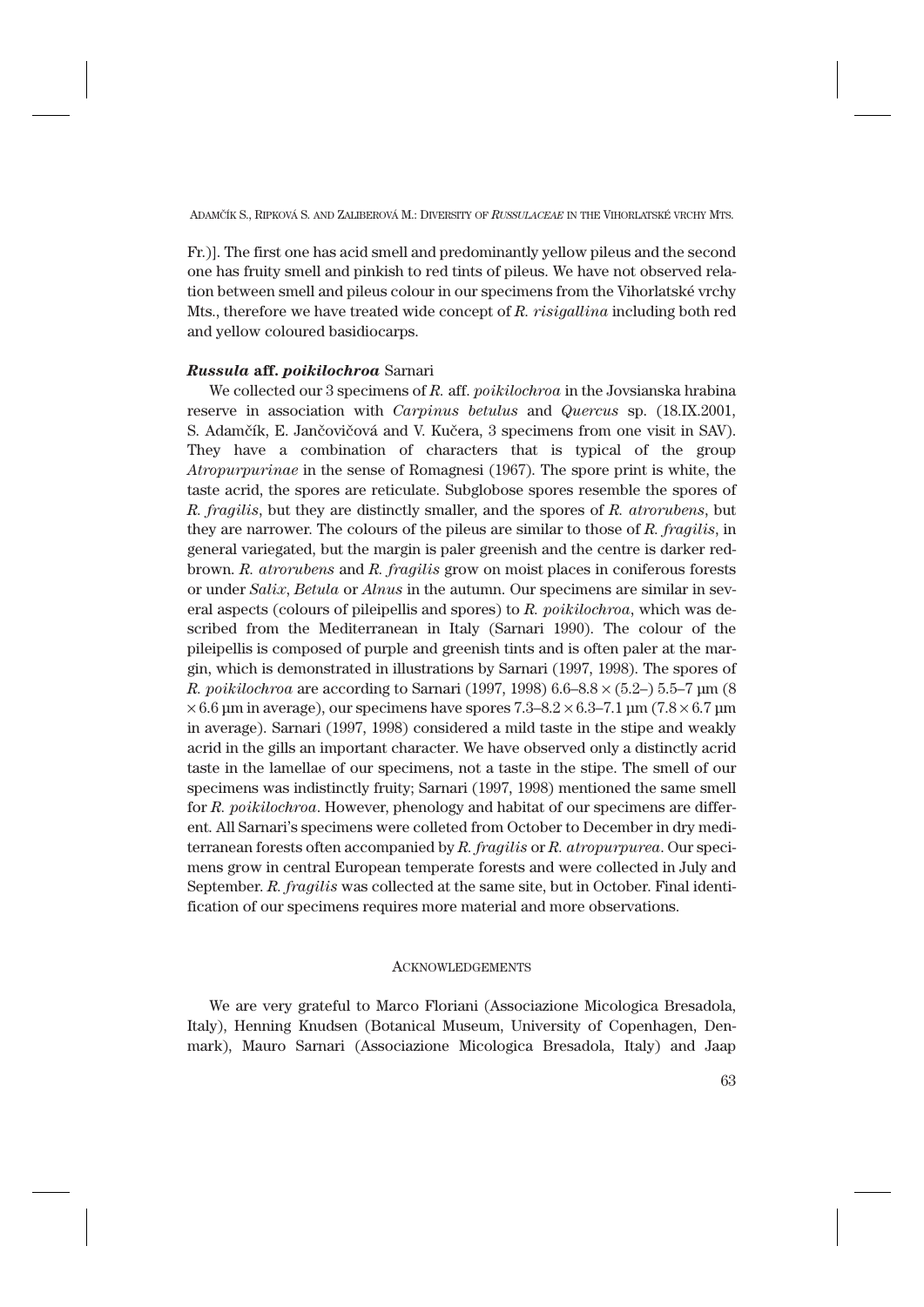Wisman (Netherlands' Mycological Society, Netherland) for their advisory notes on the distribution of *Russula* species. We wish to thank Ladislav Palko, Ján Vataha (Protected Landscape Area Vihorlat, Slovakia), Ján Teray (Vranov nad Topľou, Slovakia), Viktor Kučera (Institute of Botany, Slovak Academy of Sciences, Slovakia), and Erika Jančovičová (Sološnica, Slovakia) for their assistance in the field. We are very grateful to Ján Ripka (Daphne, Institute for Applied Ecology, Slovakia) for providing this paper with a map. A review of the draft manuscript by anonymous reviewers is acknowledged. This study was supported by grants VEGA 2/4031/24 and VEGA 2/5087/25.

#### **REFERENCES**

- ADAMČÍK S. (1994): Makromycéty z radov *Polyporales*, *Boletales*, *Agaricales*, *Russulales* z CHKO Poľana (Nálezová správa). – In: Križo M. (ed.), Flóra Poľany, p. 19–35, Zvolen.
- ADAMČÍK S. (1998): Záhadná plávka rumencová *Russula pseudointegra* Arnould et Goris. Sprav. Slov. Mykol. 21–22: 19–22.
- ADAMČÍK S. (2001): Taxa of the *Russula* sect. *Xerampelinae* in Slovakia. Catathelasma 2: 13–22.
- ADAMČÍK S. (2003): *Russula faginea* and similar taxa. Czech Mycol. 54: 177–191.
- ADAMČÍK S., KUČERA V., LIZOŇ P., RIPKA J. and RIPKOVÁ S. (2003): State of diversity research on macrofungi in Slovakia. – Czech. Mycol*.* 55(3–4): 201–213.
- AMBROS Z. (1987): Podnebie. In: Vološčuk I. and Terray J. (eds.), Vihorlat, Chránená krajinná oblasť, p. 21–30, Bratislava.
- BLUM J. (1954): Sur les Russules douces à sporée jaune. Bull. Soc. Mycol. France 70: 384–409.
- BLUM J. (1962): Les Russules. 228 p. Paris.
- BON M. (1986): Validations et typifications des Russules de Blum. Cryptogamie–Mycol. 7: 295–309.
- BRAUN-BLANQUET J. (1964): Pflanzensoziologie: Grundzüge der Vegetationskunde. Ed. 3. 865 p. Wien, New York.
- DERMEK A. (1978): Príspevok k mykoflóre lesov na okolí Brodského, Čárov, Gbelov, Kopčian, Kútov a Smolinského (západné Slovensko). – Čes. Mykol. 32: 215–225.
- DERMEK A. and Lizoň P. (1980): Malý atlas húb. 548 p. Bratislava.
- DERMEK A. and MICHALKO J. (1975): Lokalita Vývrať pri Kuchyni. Správy Hubárskej Poradne 3: 11–12.
- EINHELLINGER A. (1994): Die Gattung *Russula* in Bayern, ed. 3. In: Bresinsky A., Butin H. and Schwantes H.O. (eds.), Bibliotheca Mycologica, vol. 112, 315 p. Stuttgart.
- FELLNER R. (1987): Poznámky k mykocenologické syntaxonomii. 1. Zásady výstavby syntaxonomické klasifikace mykocenóz. – Čes. Mykol. 41(4): 225–231.
- FELLNER R. (1988): Poznámky k mykocenologické syntaxonomii. 2. Přehled syntaxonomické klasifikace mykocenóz respektující zásadu jednoty substrátu a trofizmu. – Čes. Mykol. 42(1): 41–51.
- FERÁKOVÁ V., MAGLOCKÝ Š. and MARHOLD K. (2001): Červený zoznam papraďorastov a semenných rastlín Slovenska (december 2001). – In. Baláž D., Marhold K. and Urban P. (eds.), Červený zoznam rastlín a živočíchov Slovenska, Ochr. Prír. 20 (Suppl.): 48–81.
- GALLI R. (1996): Le Russule. 480 p. Milano.
- HÁBEROVÁ I., PALKO L., ŠOLTÉS R. and TERRAY J. (2002): Rastlinné spoločenstvá rašelinísk CHKO Vihorlat. – Ochrana Prírody 21: 5–13.
- HAGARA L. (1992): Huby dvojníky. 350 p. Bratislava.
- HAGARA L. (1993): Atlas húb. 461 p. Martin.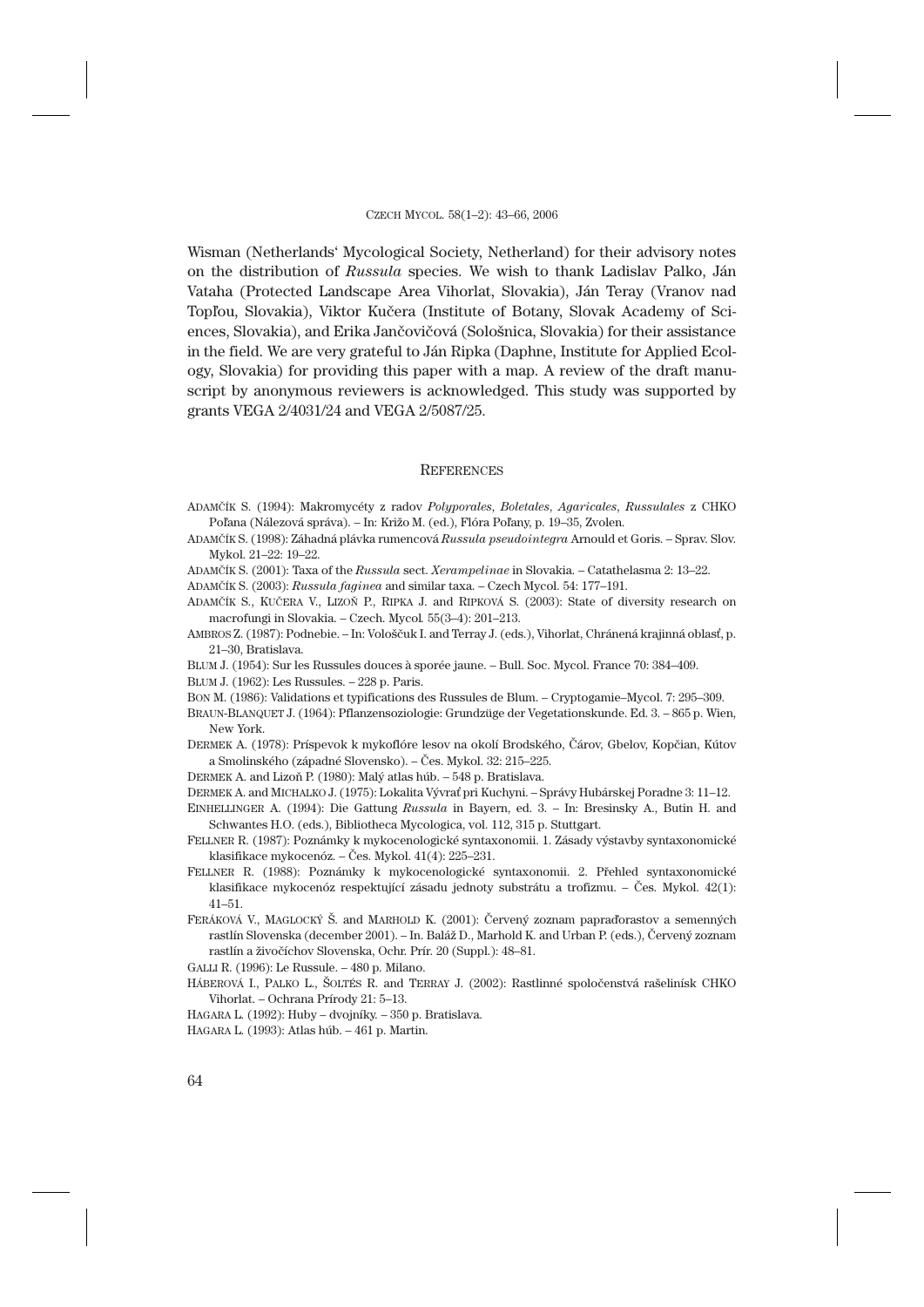- HALLINGBÄCK T. and ARONSSON G. (eds.) (1998): Ekologisk katalog över storsvampar och myxomyceter, ed. 2. – 239 p. Uppsala.
- HEILMANN-CLAUSEN J., VERBEKEN A. and VESTERHOLT J. (1998): The genus *Lactarius*. Fungi of Northern Europe, Vol. 2. – 287 p. Tilst.
- HOLMGREN P. K., HOLMGREN N. H. and BARNETT L. C. (eds.) (1990): Index Herbariorum 1: The herbaria of the world. – 693 p. Bronx, New York.
- JANITOR A. (1994): Mykoflóra Tríbečského pohoria (Tríbeč). Sprav. Slov. Mykol. 6: 27–29.
- JANITOR A. (1997): Príspevok k poznaniu makromycétov zo skupiny Ascomycetes a Basidiomycetes z územia Veľkej Bratislavy, 4. časť. – Sprav. Slov. Mykol. 17: 24–26.
- KAUTMANOVÁ I. (1996): Zoznam druhov nájdených počas V. mykologických dní na Slovensku. Sprav. Slov. Mykol. 12: 28–30.
- KÄRCHER R. (2000): Beitrag zur Kenntnis der Täublinge, *Russula* Studien, Teil 5. Zur Taxonomie und Nomenklatur einiger Vertreter der Untergattung *Viridantula* (Melzer and Zvara) Kärcher in Kriegelsteiner (1999). – Mycologia 2000: 269–284.
- KEIZER P. J. and ARNOLDS E. (1994): Succession of ectomycorrhizal fungi in roadside verges planted with common oak (*Quercus robur* L.) in Drenthe, The Netherlands. – Mycorrhiza 4: 147–159.
- KÜHNER R. (1975): Agaricales de la zone alpine. Genre *Russula* Pers. ex S. F. Gray. Bull. Soc. Mycol. France 91: 313–390.
- KULT K. (1989): Súpis druhov húb zbieraných na exkurziách 29. IX.–3. X. 1986 v okolí Spišskej Novej Vsi a na ďalších lokalitách účastníky 4. mykologických dní na Slovensku. – In: Kuthan J. (ed.), Houby rašelinišť a bažinatých lesů v Československu, p. 49–62, Praha.
- KUTHAN J. (1984): Mykoflóra doubrav a habrových doubrav středního Československa. In: Kuthan J. (ed.), Houby teplomilných doubrav Československa, p. 17–20, Praha.
- KUTHAN J. (1989): Soupis makromycetů sbíraných na průzkumných exkurzích (s myk. NDR) ve dnech 3. IX.–9. IX. 1988 a na exkurzích "Setkání českých a slovenských mykologů pod Tatrami" dne 10. IX.–18. IX. 1988 na lokalitách v oblasti Vysokých Tater a Nízkých Tater a v Slovenském rudohoří. – In: Kuthan J. (ed.), Houby rašelinišť a bažinatých lesů v Československu, p. 63–89, Praha.
- KUTHAN J., ADAMČÍK S., TERRAY J. and ANTONÍN V. (1999): Huby národného parku Poloniny / Fungi of the National Park Poloniny. – 198 p. Liptovský Mikuláš, Snina.
- LIZOŇ P. (1977): Exkurzie 1. mykologických dní na Slovensku. Správy Hubárskej Poradne 4: 2–8.
- LIZOŇ P. (2004): Mykologický prieskum CHKO Biele Karpaty. Sprav. Slov. Mykol. Spol. 30: 5.
- LIZOŇ P. and BACIGÁLOVÁ K. (eds.) (1998): Huby. In: Marhold K. and Hindák F. (eds.), Zoznam nižších a vyšších rastlín Slovenska, p. 101–227, Bratislava.
- LIZOŇ P. and KAUTMANOVÁ I. (2004): Fungi collected during the 21<sup>st</sup> European *Cortinarius* foray. Catathelasma 5: 23–35.
- MARHOLD K. and HINDÁK F. (eds.) (1998): Zoznam nižších a vyšších rastlín Slovenska. 687 p. Bratislava.
- MIHÁL I. (2003): K poznaniu mykoflóry jedľovo-bukových lesov južnej časti Kremnických vrchov. Ochrana Prírody 21: 197–205.
- PERSSON O., PRINTZ P. and STORDAL J. (1992): *Lactarius* Pers. nom. cons. In: Hansen L. and Knudsen H. (eds.), Nordic Macromycetes, Vol. 2. *Polyporales*, *Boletales*, *Agaricales*, *Russulales*, p. 137–141, Copenhagen.
- REUMAUX P., BIDAUD A. and MOËNNE-LOCCOZ P. (1996): Russules rares ou méconnues. 294 p. Frangy.
- ROMAGNESI H. (1967): Les Russules d'Europe et d'Afrique du Nord. 998 p. Paris.
- SARNARI M. (1990): Russulae nuove o interessanti dell'Italia centrale e mediterranea, X. contributo. Rivista di Micologia 33: 158–169.
- SARNARI M. (1993): Russula nuove o interessanti dell'Italia centrale e mediterranea 20° Contributo. Sulle Amoeninae ed Indolentinae dell'Italia centrale - 2a parte. - Boll. Ass. Micol. Ecol. Romana 10(28): 25-36.
- SARNARI M. (1997): Russule rare o interesanti. Fungi non delineati, Vol. 1. 31 p. Alassio.

SARNARI M. (1998): Monografia illustrata del Genere *Russula* in Europa, Vol. 1. – 799 p. Vicenza.